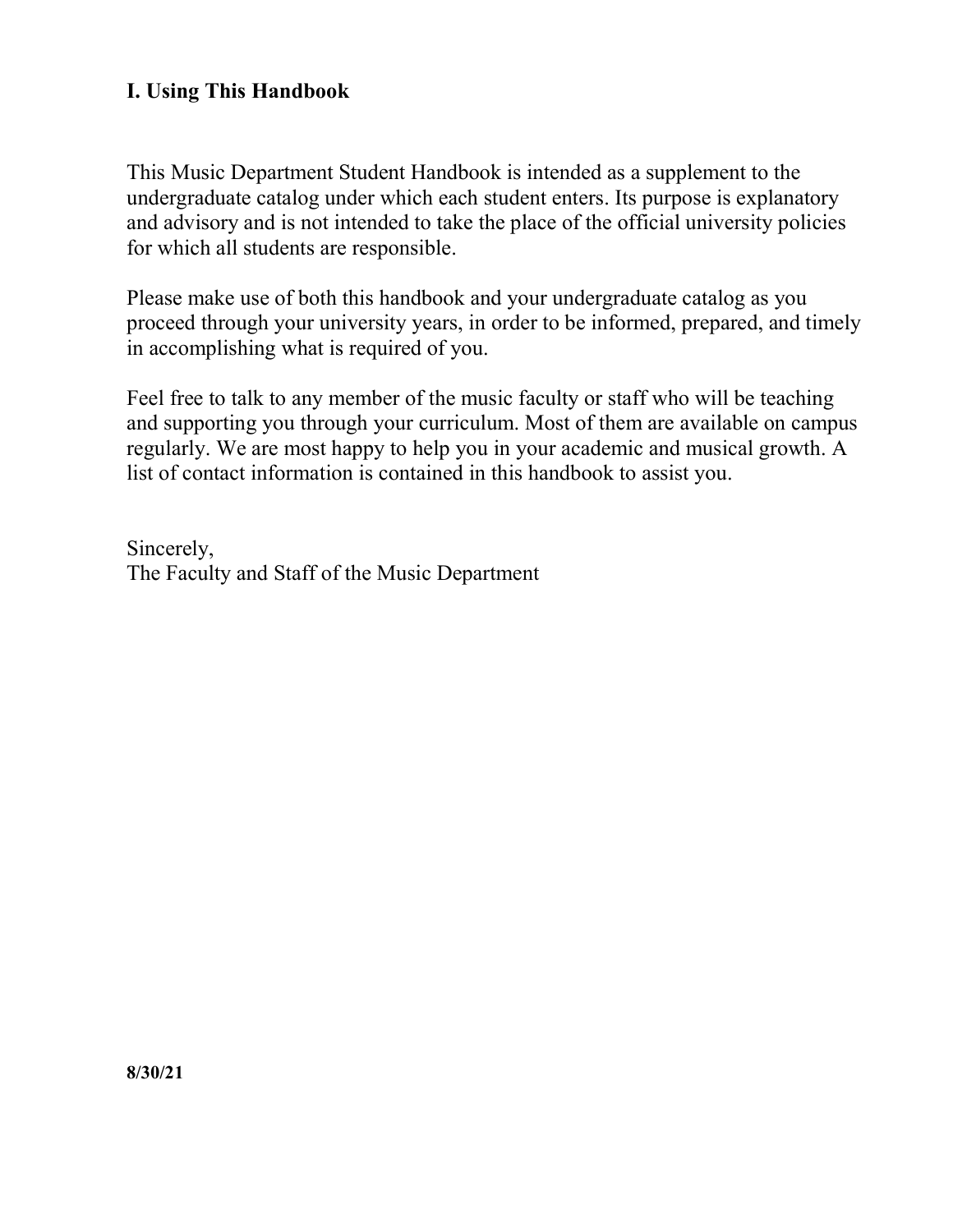# II. Mission Statements and History

#### University Mission Statement

Steadfast in Jesus Christ as revealed in the Holy Scriptures, Concordia University Chicago promotes academic rigor in its liberal arts and professional programs; grounds students in objective truth, integrity, and excellence; and practices faithfulness to the Confessional teachings of the Lutheran Church—Missouri Synod, as it forms students for vocations in church, family, and the world.

#### Music Department Mission Statement

The music department at Concordia University Chicago recognizes that music is a gift of God and a means through which all people can participate in the richness of the human experience. As a cultural expression that sheds light on both the individual and society, music is an essential component of a liberal arts education.

In accordance with these beliefs, the department fulfills the university mission by forming musicians who will be servant leaders and advocates for the transformative power of music in church, school and community. The department provides Concordia students a variety of opportunities to study and perform music, enabling their lifelong growth and involvement in the arts, while enriching the larger community.

#### Music at Concordia University Chicago

Because music has a vital role in the life of the campus community and beyond, the music department provides ensemble experiences and academic study both for music majors and for nonmajors. Building on its historic strengths in teacher education and in church music, Concordia offers a Bachelor of Music Education degree, a Bachelor of Arts major in music, the Parish Music Certificate (also known as the Director of Parish Music program), minors and concentrations in various programs, and a certificate in piano pedagogy. Graduate programs in music include the Master of Church Music and Master of Arts in Music degrees.

The department provides a wide range of ensembles to meet the needs and interests of a diverse student body. A rich palette of applied studies in voice, composition, harp, guitar, organ, piano, harpsichord, winds, strings and percussion is available to all students largely because of the presence of excellent teacher-performers in the Chicago area. A proportionately high number of non-music majors continue to study privately because of the excellent applied music faculty.

Recognizing the importance of music to the church and community, the University offers an active schedule of programs and concerts, a variety of workshops (including the Vi Messerli Memorial Lectures in Church Music), and a number of recordings of the performing groups.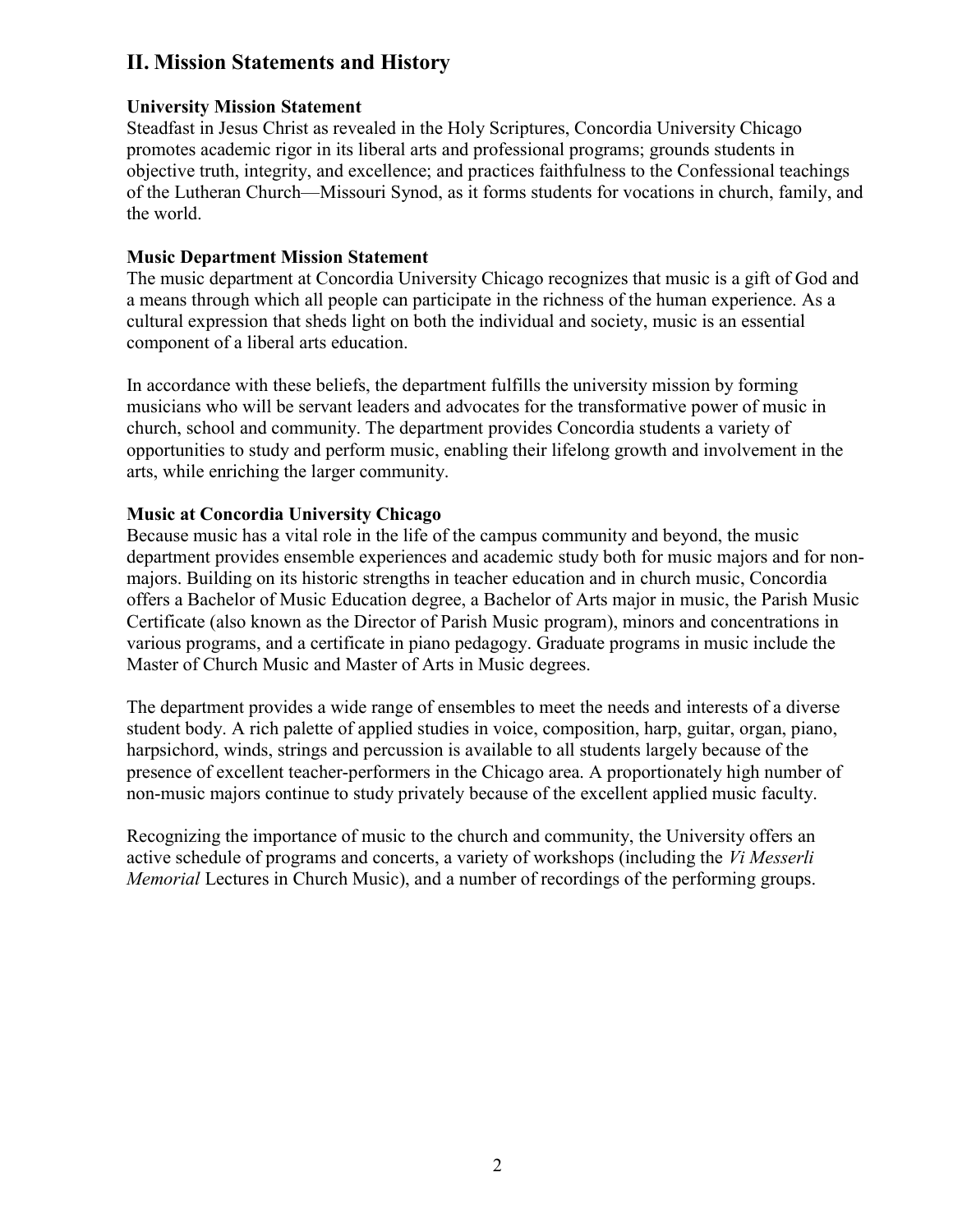# III. Faculty/Staff Contacts

# Music Department Contacts

- Jonathan Kohrs, chair, music department, KM 253 (209.3138) jonathan.kohrs@cuchicago.edu
- Laura Zimmer, administrative assistant, KM 255 (209.3062) laura.zimmer@cuchicago.edu
- Rachel Leininger, tour manager, KM 213 (209.3524) rachel.leininger@cuchicago.edu
- Music department office, KM 251 (209.3060) music@cuchicago.edu

# Coordinators of Specific Areas

- Choral Activities
	- Charles Brown, KM 263 (209.3066) charles.brown@cuchicago.edu
- Church Music Jonathan Kohrs, KM 253 (209.3138) jonathan.kohrs@cuchicago.edu Jazz Band Jon Rarick, jonathan.rarick@cuchicago.edu
- Library Liaison
	- Jonathan Kohrs, KM 253 (209.3138) jonathan.kohrs@cuchicago.edu
- Music Education Charles Brown, KM 263 (209.3066) charles.brown@cuchicago.edu
- Music Theory and Applied Study: Composition Jonathan Stahlke, KM 257 (209.3496) jonathan.stahlke@cuchicago.edu
- Chamber Orchestra and Aural Skills Maurice Boyer, KM 259 (209.3636) maurice.boyer@cuchicago.edu
- Organ and Harpsichord Steven Wente, KM 267 (209.3069) steven.wente@cuchicago.edu
- Applied Study: Piano Kuang-Hao Huang, (773.320.3060) kuang\_hao.huang@cuchicago.edu
- Preparatory and Community Piano Program Jeffrey Kleinsorge, director, KM 258 (209.3141) jeff.kleinsorge@cuchicago.edu
- Applied Study: Voice Christopher Lorimer, KM 213 cmltenor@yahoo.com
- Wind Symphony, University Band and Applied Study: Instrumental Richard Fischer, KM 265 (209.3070) richard.fischer@cuchicago.edu

# FULL-TIME FACULTY

| Maurice Boyer      | D.M.A. | University of Maryland                                  |
|--------------------|--------|---------------------------------------------------------|
| Charles P. Brown   | D.M.A. | University of Arizona                                   |
| Richard R. Fischer | D.M.A. | Michigan State University                               |
| Jonathan Kohrs     | M.F.A. | Vermont College of Fine Arts                            |
| Jonathan Stahlke   | D.M.A. | College-Conservatory of Music, University of Cincinnati |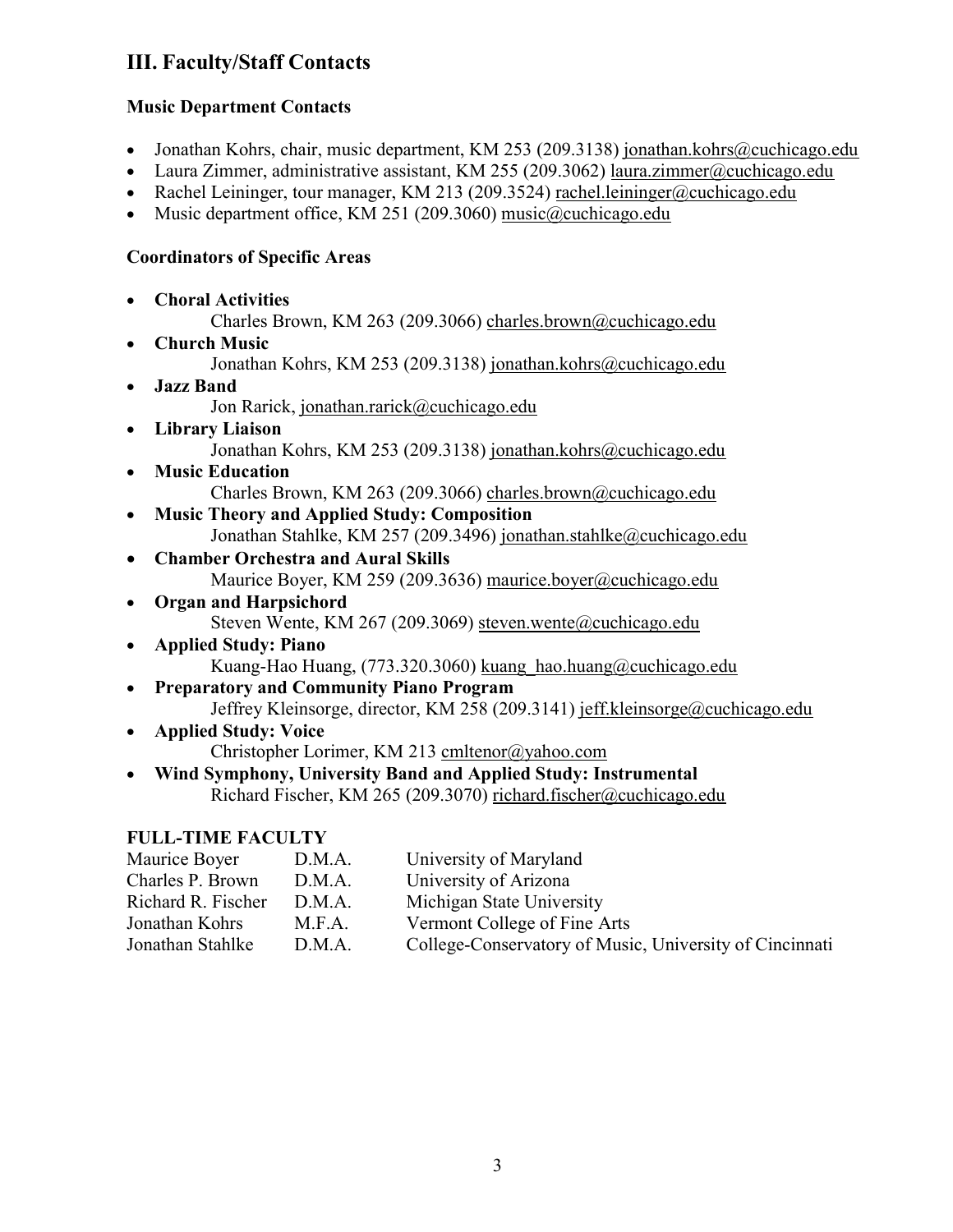#### ADJUNCT FACULTY

Mark Anderson, cello Fionna Bezaire, M.M., piano Meg Busse, B.A., oboe Becky Coffman, M.M., violin, viola Nathalie Colas, M.M., voice Robert Everson, M.M., percussion Cynthia Fudala, M.M., flute Kurtis Gildow, M.M., tuba Paul Henry, M.M., guitar Maria Honigschnabel, M.M., piano Kuang-Hao Huang, M.M., piano Christopher Lorimer, M.M., voice

Susan Nelson, M.M., voice Chris O'Hara, M.M. trumpet Jon Rarick, M.M., jazz band, jazz improvisation Patrick Rehker, M.M., clarinet Jeremy Ruthrauff, B.M., saxophone Dianne Ryan, M.M., bassoon Julie Spring, M.M., harp Thomas Stark, B.M., trombone, euphonium Christine Steyer, M.M., voice John Tuck, M.M., string bass Reneé Vogen, M.M., French horn Steven Wente, D.Mus., organ

#### PREPARARTORY AND COMMUNITY PIANO PROGRAM

Jeffrey Kleinsorge, Ph.D., piano, PCPP director Adrian Metzger, M.M., piano Katrina Sudman, M.M., piano

### EMERITI FACULTY

| Natalie Jenne            | D.M.A. | <b>Stanford University</b>                       |
|--------------------------|--------|--------------------------------------------------|
| Evangeline Rimbach Ph.D. |        | Eastman School of Music, University of Rochester |
| Steven Wente             | D.Mus. | Northwestern University                          |

#### Other Offices to Know

- Office of Academic Advising: Kreft Center (209.3256)
- Registrar's Office: Addison 151 (209.3165)
- Director of Campus Events: KCC (209.3091)
- Technology questions: CougarNet, Klinck Memorial Library, (209.3131)
- Listening/Viewing Center: Klinck Memorial Library, Main Desk (209.3050)
- Peer Tutoring: Klinck Memorial Library, Lower Level, #022 (209.3042)
- Writing Center: Klinck Memorial Library, Lower Level, cuchicago.mywconline.com
- Free Student Counseling Services: contact the dean of students office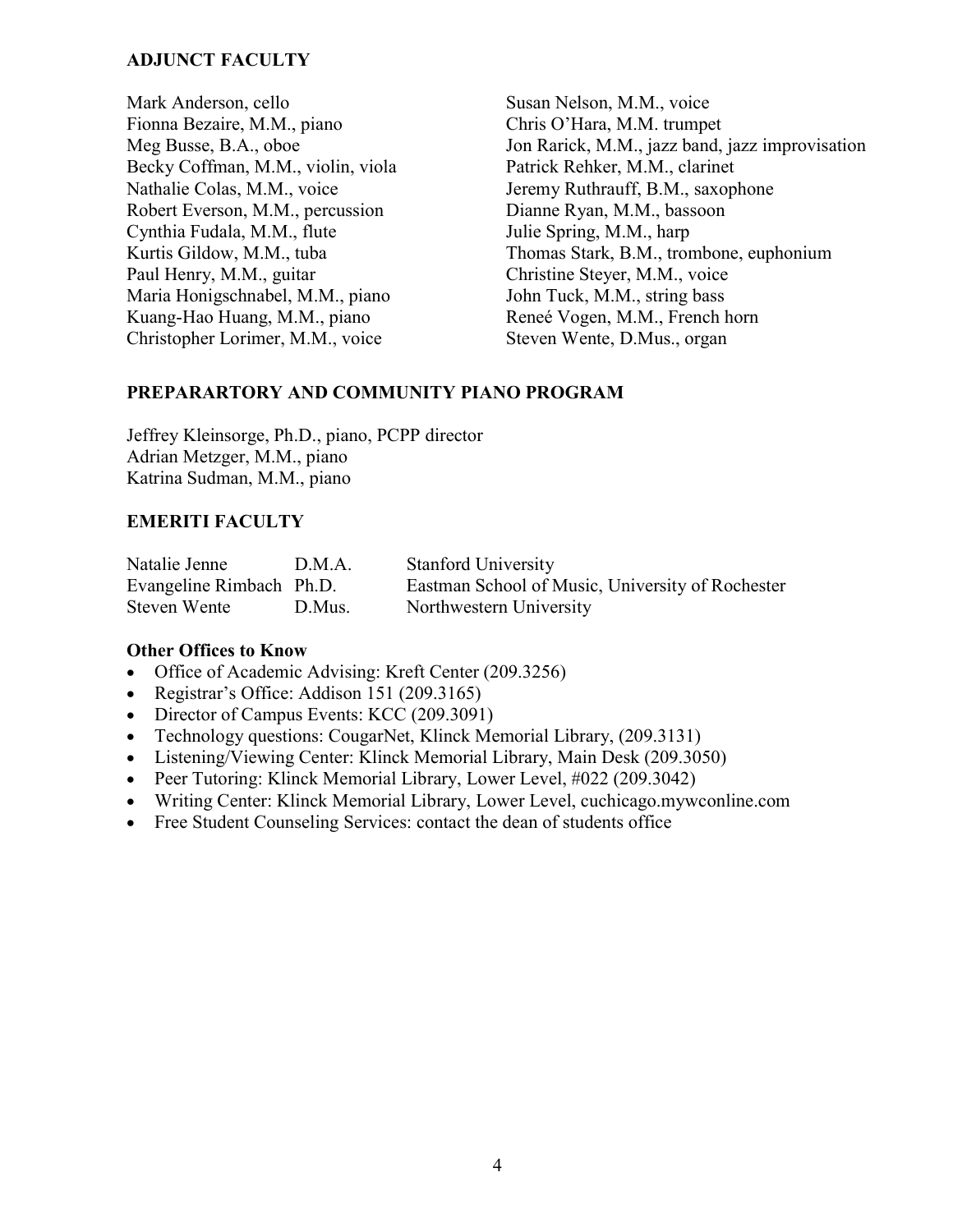#### Protecting Your Health

Caring for one's hearing, voice, and neuromusculoskeletal health should be of central concern to any practicing musician. Lack of care can lead to permanent damage and have a detrimental effect on one's ability to accomplish the daily tasks of the teaching and performing musician.

- 1. Long and repeated exposure to high decibel levels (listening to music with earbuds, sitting in front of brass, attending rock concerts) will be harmful to your hearing.
- What to do: limit such exposure (use ear-buds sparingly, wear ear-planes/earplugs designed to dampen certain frequencies).
- 2. Poor use of the voice (screaming at sports events, poor singing technique, poor placement of the speaking voice) will wear on your voice.

What to do: don't scream, seek out a voice teacher who can assist with healthy use of the voice.

- 3. Physical issues (pain in hands, neck and back, for example) can be serious and should be addressed. There is no reward for "playing through pain."
- What to do: seek advice from your teacher or medical professional at the first sign of discomfort to make sure that there are no physical reasons for pain (such as holding wrists at incorrect angles).

#### Advisories from NASM (National Association of Schools of Music) and PAMA (Performing Arts Medicine Association)

Hearing Health

https://nasm.arts-accredit.org/wp-content/uploads/sites/2/2016/02/5a\_NASM\_PAMA-Student\_Information\_Sheet-Standard.pdf

#### Neuromusculoskeletal Health

https://nasm.arts-accredit.org/wp-content/uploads/sites/2/2016/02/5a\_NASM\_PAMA\_NMH-Student\_Information\_Sheet-Standard-NMH\_June-2014.pdf

#### Vocal Health

https://nasm.arts-accredit.org/wp-content/uploads/sites/2/2016/02/6a\_NASM\_PAMA\_NMH-Student\_Information\_Sheet-Standard-Vocal\_June-2014.pdf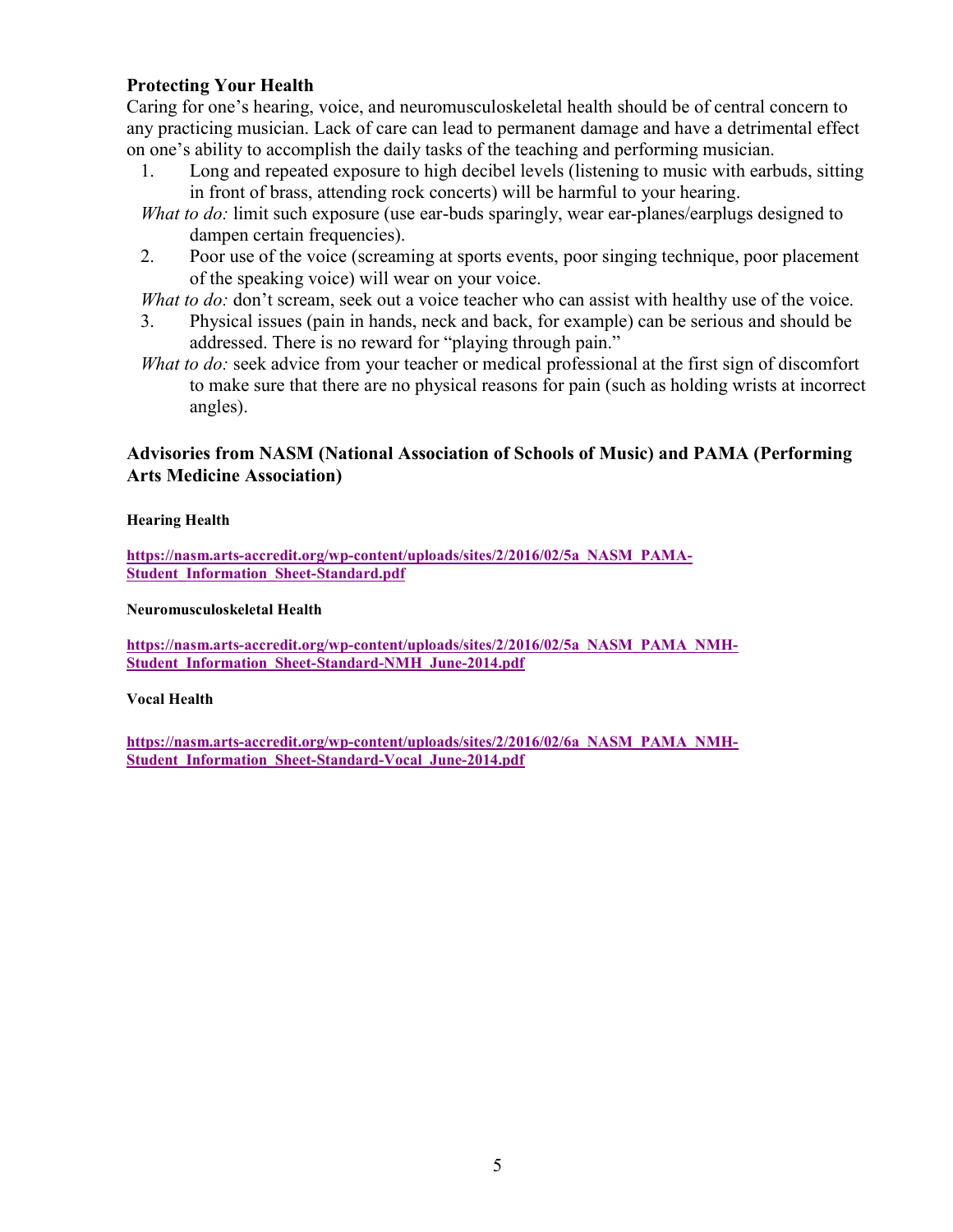# IV. Academic Information

#### Programs of the Music Department

#### Undergraduate Programs for Music Majors

Bachelor of Arts (BA) Major/Minor in Music Bachelor of Music Education (BME): Choral, Instrumental, General emphases

Undergraduate Programs for Music Minors

Bachelor of Arts in Secondary Education: Music Minor Director of Christian Education: Music Emphasis

Special Department Programs (as an extension of the music major) Certificate in Piano Pedagogy Director of Parish Music (DPM)

Graduate Programs

 Master of Church Music (MCM) Master of Arts in Music (MA)

#### About the Music Programs

Music programs at Concordia are tailored for students who have specific interests in music. Students who are interested in teaching only music at the elementary, middle school or secondary level should pursue the Bachelor of Music Education degree with one or more of the emphases. Our graduates from this program teach at public and non-public schools and continue to perform and study music. Many seek advanced degrees in music or music education.

Students for whom music is a secondary area may pursue a minor in music in secondary education or a middle-school music endorsement (24 hours) in elementary education. Neither the minor nor the endorsement provides the background for further academic study in music.

The Bachelor of Arts program is a liberal arts degree. As such, it does not provide specific vocational training in music, but rather gives the student a broad background in the field, as well as excellent training in the liberal arts. Students who graduate with a BA in music continue to perform and study music, often pursuing a master's degree, and find occupations frequently in music related fields. A BA in music is often the choice of the musically talented pre-seminary student. Other students often combine a major or minor in music with study in another field, such as business or computer science.

The Certificate in Parish Music, as an additional component of the BA music major, provides the music foundation for one's service as a church musician. Students who receive the certificate are expected to be able to perform on organ or voice, to conduct, and to administer a full church music program. LCMS students who complete the Certificate in Parish Music and the required hours in theology are eligible to receive a call (roster status) within the Lutheran Church–Missouri Synod.

At the graduate level, Concordia offers two degree programs: Master of Church Music and Master of Arts in Music. The Master of Church Music degree is designed for the professional development of church musicians with significant training in music and theology. Many of the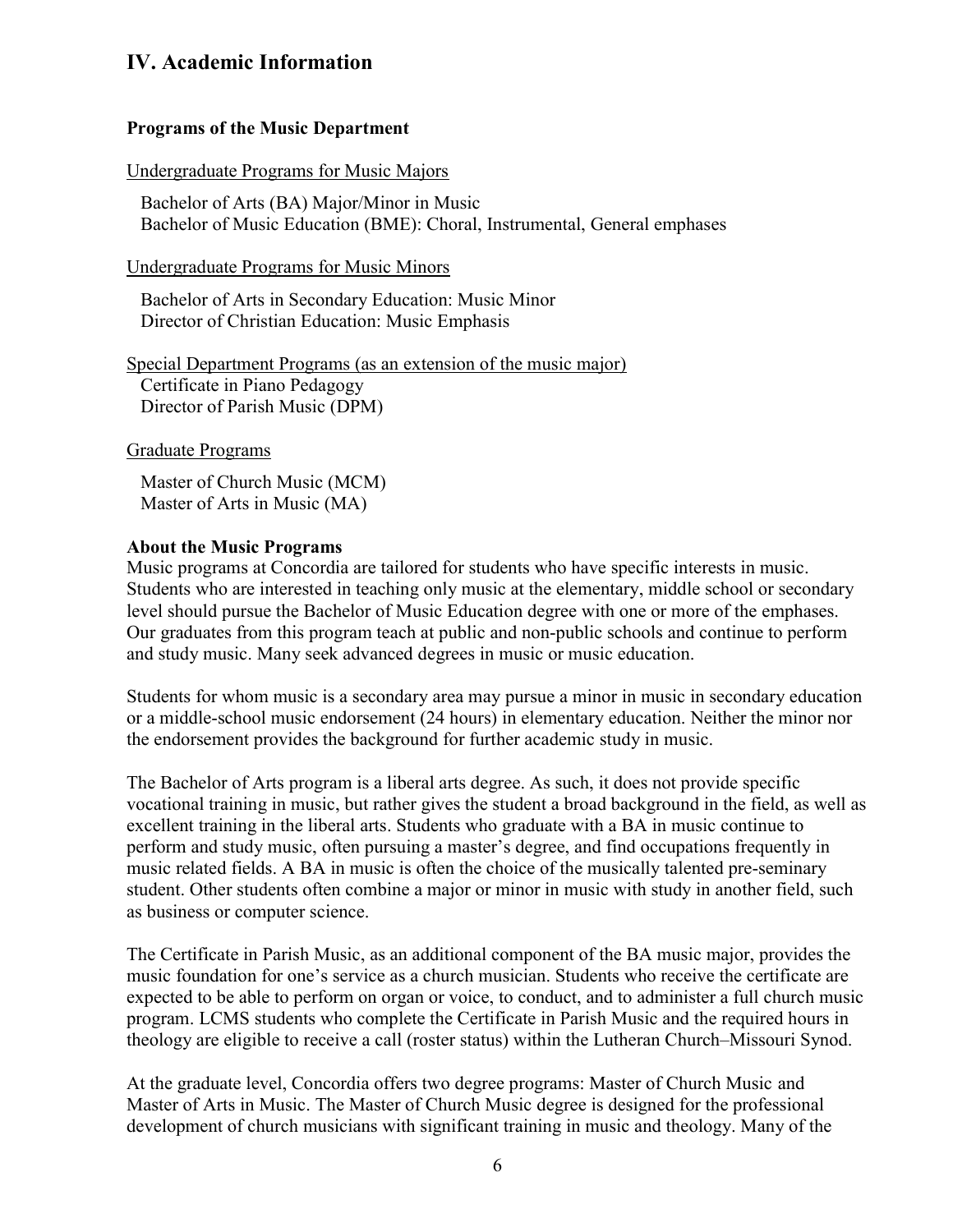graduates of this program serve in leadership positions in the church at large. The Master of Arts in Music is a graduate-level program in music for those desiring church music or general studies in music.

The Preparatory and Community Piano Program offers piano study to children and adults from the surrounding communities. Students at any level from beginning through advanced are eligible for lessons. The program also serves as a model of teaching excellence for students enrolled in university courses in piano pedagogy.

#### Specific Degree Programs

Students are referred to the academic catalog for their official program: https://cuchicago.edu/academics/catalog/. Students are reminded that they are responsible to complete the academic program according to the year in which they enter Concordia. Please go to the table of contents and click on the appropriate area. Programs are located within the colleges:

College of Theology, Arts, and Humanities: Bachelor of Arts in music; music minor; Director of Parish Music certificate; Certificate in Piano Pedagogy

College of Education: Bachelor of Music Education

DegreeWorks is the tool by which academic programs are planned and records of academic progress are kept.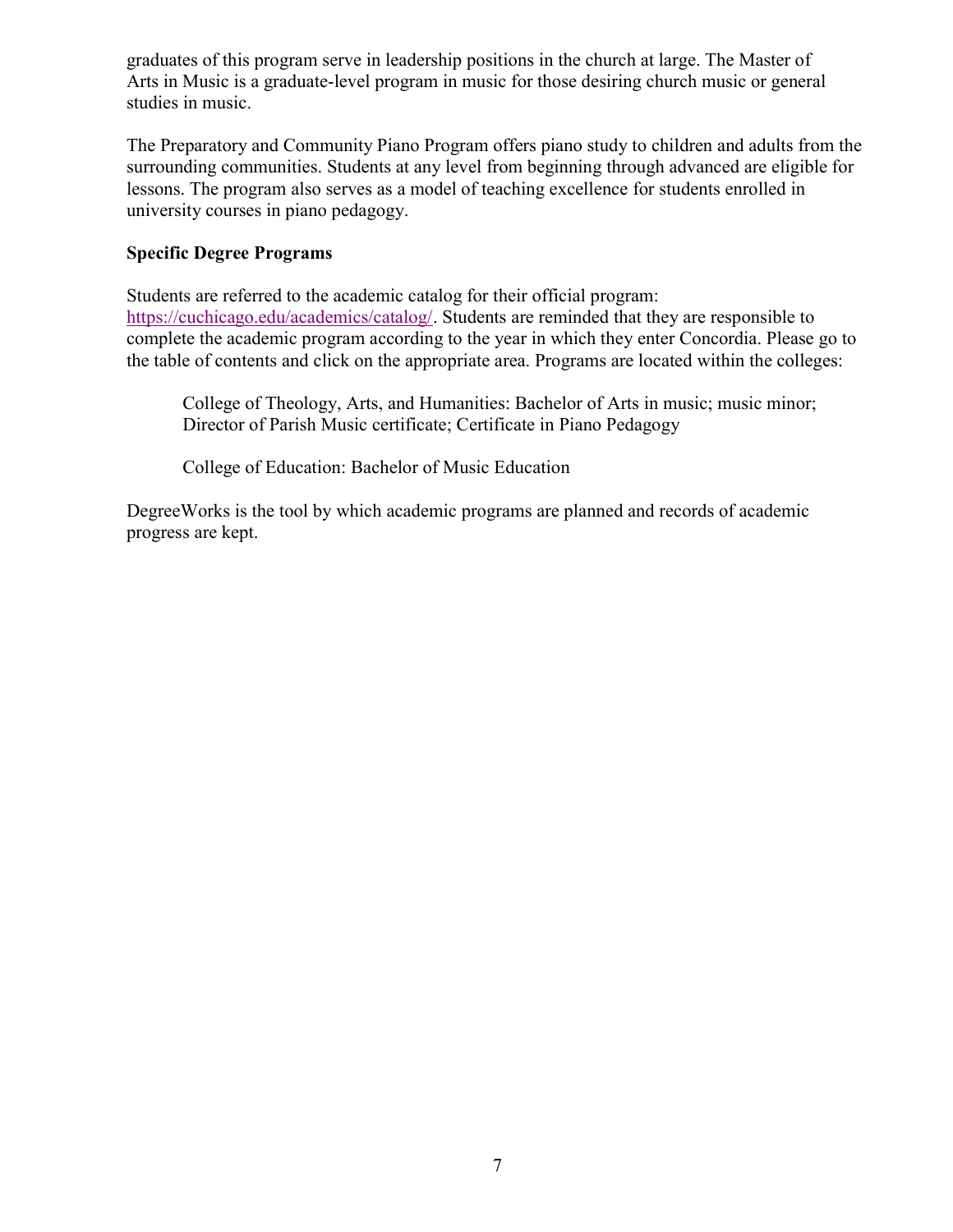### Expectations for Ensemble Membership (Bachelor of Music Education)

- 1. Choral: 7 semesters of Kapelle or other choral ensemble at discretion of faculty, 1 semester of an instrumental ensemble (8 semesters total)
- 2. Instrumental: 6 semesters of an instrumental ensemble according to primary instrument (strings: Chamber Orchestra; winds/brass/percussion: Wind Symphony or other instrumental ensemble at discretion of faculty), 1 semester of Jazz Band and 1 semester of a choral ensemble (8 semesters total)
- 3. Double emphasis:
	- a. Choral/instrumental: 4 of Wind Symphony, 4 of Kapelle, 1 of Jazz Band, 1 of an elective ensemble (Schola Cantorum, Chamber Orchestra, etc.) (10 semesters total)
	- b. Choral/general: 6 semesters of Kapelle or other choral ensemble at discretion of faculty, 2 semesters of an instrumental ensemble (8 semesters total)
	- c. Instrumental/general: 6 semesters of Wind Symphony, 2 semesters of a choral ensemble (8 semesters total)

#### Expectations for Participation for Music Scholarship Students

All students receiving an incoming music scholarship or a returning-student endowed (named) scholarship are expected to register for applied music lessons in the appropriate area and to participate in one of the following ensembles (membership based on audition and the needs of the department):

Chamber Orchestra Kapelle Schola Cantorum Wind Symphony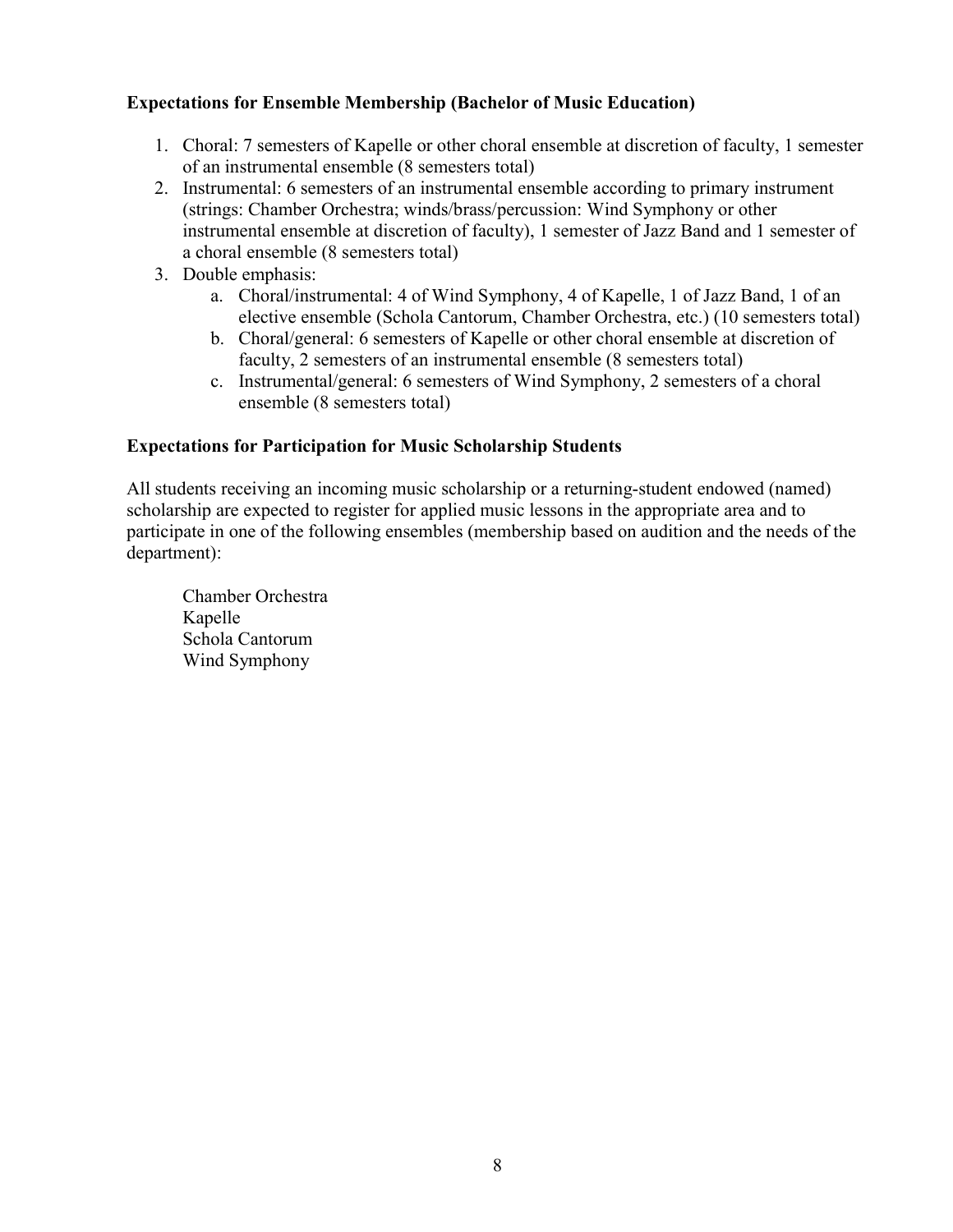# Courses to Be Offered: 2021-22 Academic Year

Course offerings are subject to change

| Fall                                                                           | <b>Spring</b>                                             |  |
|--------------------------------------------------------------------------------|-----------------------------------------------------------|--|
| MUS 1112 Introduction to Music Theory                                          | MUS 1073 Media & Technology in the Classroom              |  |
| MUS 1411 Introduction to Music Education                                       | MUS 1451 Instrumental Tech: Lower Brass                   |  |
| MUS 1441 Instrumental Tech: Upper Brass                                        | MUS 1471 Instrumental Tech: Percussion                    |  |
| MUS 1503 Exploration of Music                                                  | MUS 1621 Keyboard Technique II                            |  |
| MUS 1611 Keyboard Technique I                                                  | MUS 1691 Keyboard Technique IV                            |  |
| MUS 1631 Keyboard Technique III                                                | MUS 2113 Music Theory I: Diatonic                         |  |
| MUS 2111 Aural Skills I                                                        | MUS 2121 Aural Skills II                                  |  |
| MUS 2123 Music Theory II: Chromatic                                            | MUS 2203 Survey of Western Music                          |  |
| MUS 2243 Music of World Cultures                                               | MUS 2253 History of Jazz                                  |  |
| MUS 3223 History of Western Music 1750–1900                                    | MUS 2402 Vocal Techniques for the Music Educator          |  |
| MUS 4131 Aural Skills III                                                      | MUS 3421 Instrumental Pedagogy                            |  |
| MUS 4153 Music Theory: Form and Analysis                                       | MUS 3541 Music Technology                                 |  |
| MUS 4362 Musical Heritage of the Church                                        | MUS 3883 Basic Conducting                                 |  |
| MUS 4433 Teaching Music $-K-12$                                                | MUS 4141 Aural Skills IV                                  |  |
| MUS 4482 The Choral Program and Repertoire                                     | MUS 4163 Orchestration and Arranging                      |  |
| MUS 4883 Advanced Instrumental Conducting                                      | MUS 4263 20 <sup>th</sup> Century Literature & Techniques |  |
|                                                                                | MUS 4322 Service Playing and Liturgical Leadership        |  |
|                                                                                |                                                           |  |
| The following courses are offered each semester:<br>MUS 3501 Music Convocation |                                                           |  |
| MUS 3650 Piano Proficiency                                                     |                                                           |  |
| MUS 4320 Field Work: Dir. Parish Music                                         |                                                           |  |
| MUS 4520 Senior Recital                                                        |                                                           |  |
| MUS 4523 Senior Composition Project                                            |                                                           |  |
| MUS 4990 Arts Administration Field Experience: Chicago Symphony                |                                                           |  |
| All MUSA and MUSE                                                              |                                                           |  |

| The following courses are offered on an at-need or interest basis: |  |  |  |  |  |  |
|--------------------------------------------------------------------|--|--|--|--|--|--|
|--------------------------------------------------------------------|--|--|--|--|--|--|

MUS 4213 The Literature of the Organ MUS 4472 Vocal Ped for Choral Conductor MUS 4512 Handbells in School and Worship MUS 4543 Organ Design and Registration MUS 4643 The Literature of the Piano MUS 4652 Piano Ped and Lit I MUS 4661 Practicum in Piano Pedagogy I MUS 4672 Piano Ped and Lit II MUS 4681 Practicum in Piano Ped II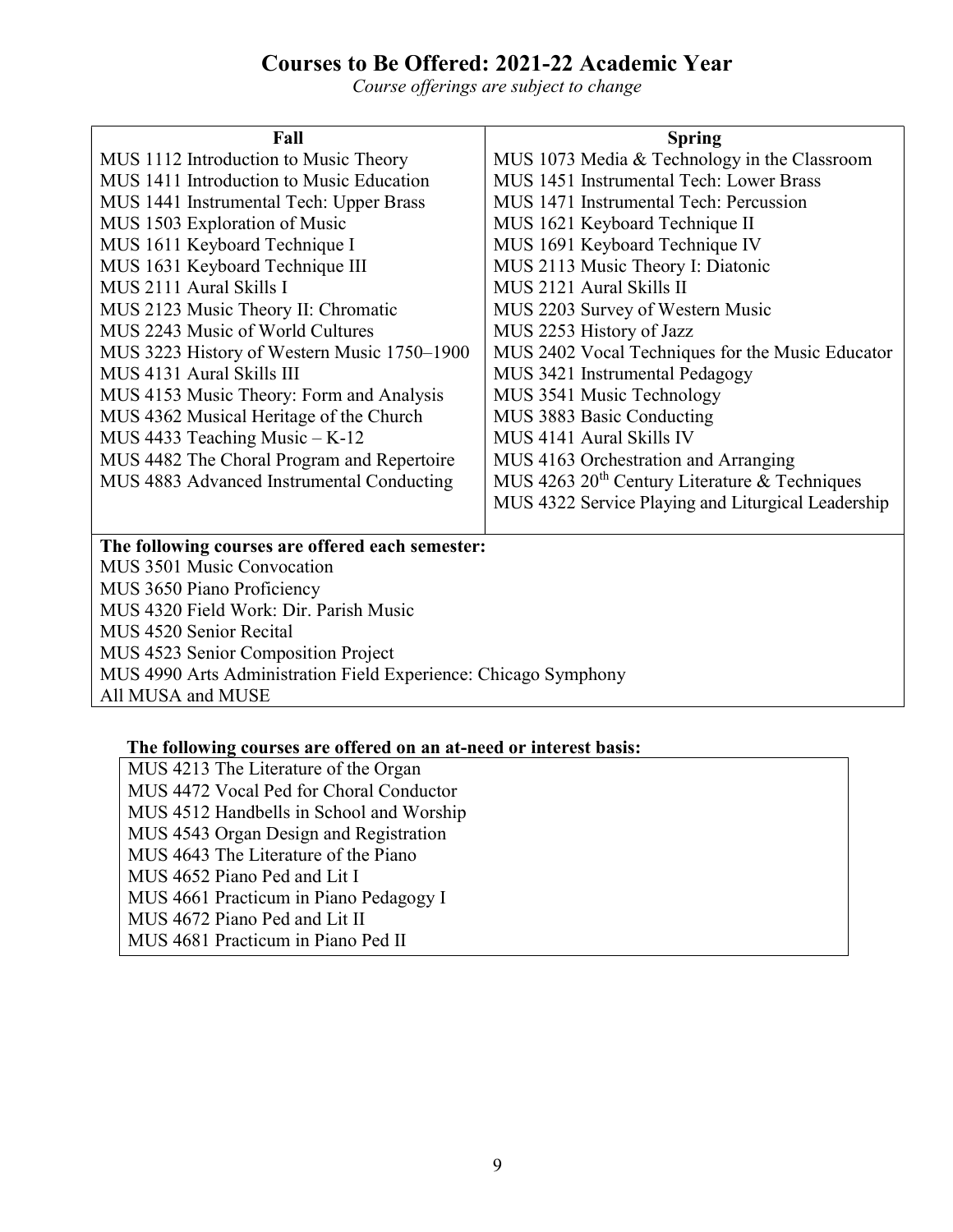# Projected Courses to Be Offered: 2022-2023 and 2023-2024 Academic Years

| <b>Fall 2022</b>                                | Spring 2023                                        |
|-------------------------------------------------|----------------------------------------------------|
| MUS 1112 Introduction to Music Theory           | MUS 1073 Media & Technology in the Classroom       |
| MUS 1411 Introduction to Music Education        | MUS 1371 The Church Musician                       |
| MUS 1421 Instrumental Tech: Single Reeds        | MUS 1431 Instrumental Tech: Double Reeds/Flute     |
| MUS 1461 Instrumental Tech: Strings             | MUS 1621 Keyboard Technique II                     |
| MUS 1503 Exploration of Music                   | MUS 1691 Keyboard Technique IV                     |
| MUS 1611 Keyboard Technique I                   | MUS 2113 Music Theory I: Diatonic                  |
| MUS 1631 Keyboard Technique III                 | MUS 2121 Aural Skills II                           |
| MUS 2111 Aural Skills I                         | MUS 2253 History of Jazz                           |
| MUS 2123 Music Theory II: Chromatic             | MUS 3223 History of Western Music 1750-1900        |
| MUS 2243 Music of World Cultures                | MUS 3421 Instrumental Pedagogy                     |
| MUS 2412 Singer's Diction                       | MUS 3541 Music Technology                          |
| MUS 3213 History of Western Music to 1750       | MUS 3883 Basic Conducting                          |
| MUS 4131 Aural Skills III                       | MUS 4141 Aural Skills IV                           |
| MUS 4142 Music Theory: Counterpoint             | MUS 4153 Music Theory: Form and Analysis           |
| MUS 4313 Music for Contemporary Church          | MUS 4452 Children's Choir                          |
| MUS 4412 Methodologies of Music Learning        |                                                    |
| MUS 4483 Advanced Choral Conducting             |                                                    |
| MUS 4882 The Instrumental Program and           |                                                    |
| Repertoire                                      |                                                    |
|                                                 |                                                    |
|                                                 |                                                    |
| <b>Fall 2023</b>                                | Spring 2024                                        |
| MUS 1112 Introduction to Music Theory           | MUS 1073 Media & Technology in the Classroom       |
| MUS 1411 Introduction to Music Education        | MUS 1451 Instrumental Tech: Lower Brass            |
| MUS 1441 Instrumental Tech: Upper Brass         | MUS 1471 Instrumental Tech: Percussion             |
| MUS 1503 Exploration of Music                   | MUS 1621 Keyboard Technique II                     |
| MUS 1611 Keyboard Technique I                   | MUS 1691 Keyboard Technique IV                     |
| MUS 1631 Keyboard Technique III                 | MUS 2113 Music Theory I: Diatonic                  |
| MUS 2111 Aural Skills I                         | MUS 2121 Aural Skills II                           |
| MUS 2123 Music Theory II: Chromatic             | MUS 2203 Survey of Western Music                   |
| MUS 2243 Music of World Cultures                | MUS 2253 History of Jazz                           |
| MUS 4263 $20th$ Century Literature & Techniques | MUS 2402 Vocal Techniques for the Music Educator   |
| MUS 4131 Aural Skills III                       | MUS 3213 History of Western Music to 1750          |
| MUS 4163 Orchestration and Arranging            | MUS 3541 Music Technology                          |
| MUS 4433 Teaching Music - K-12                  | MUS 3883 Basic Conducting                          |
| MUS 4482 The Choral Program and Repertoire      | MUS 4141 Aural Skills IV                           |
| MUS 4883 Advanced Instrumental Conducting       | MUS 4142 Music Theory: Counterpoint                |
|                                                 | MUS 4322 Service Playing and Liturgical Leadership |
|                                                 |                                                    |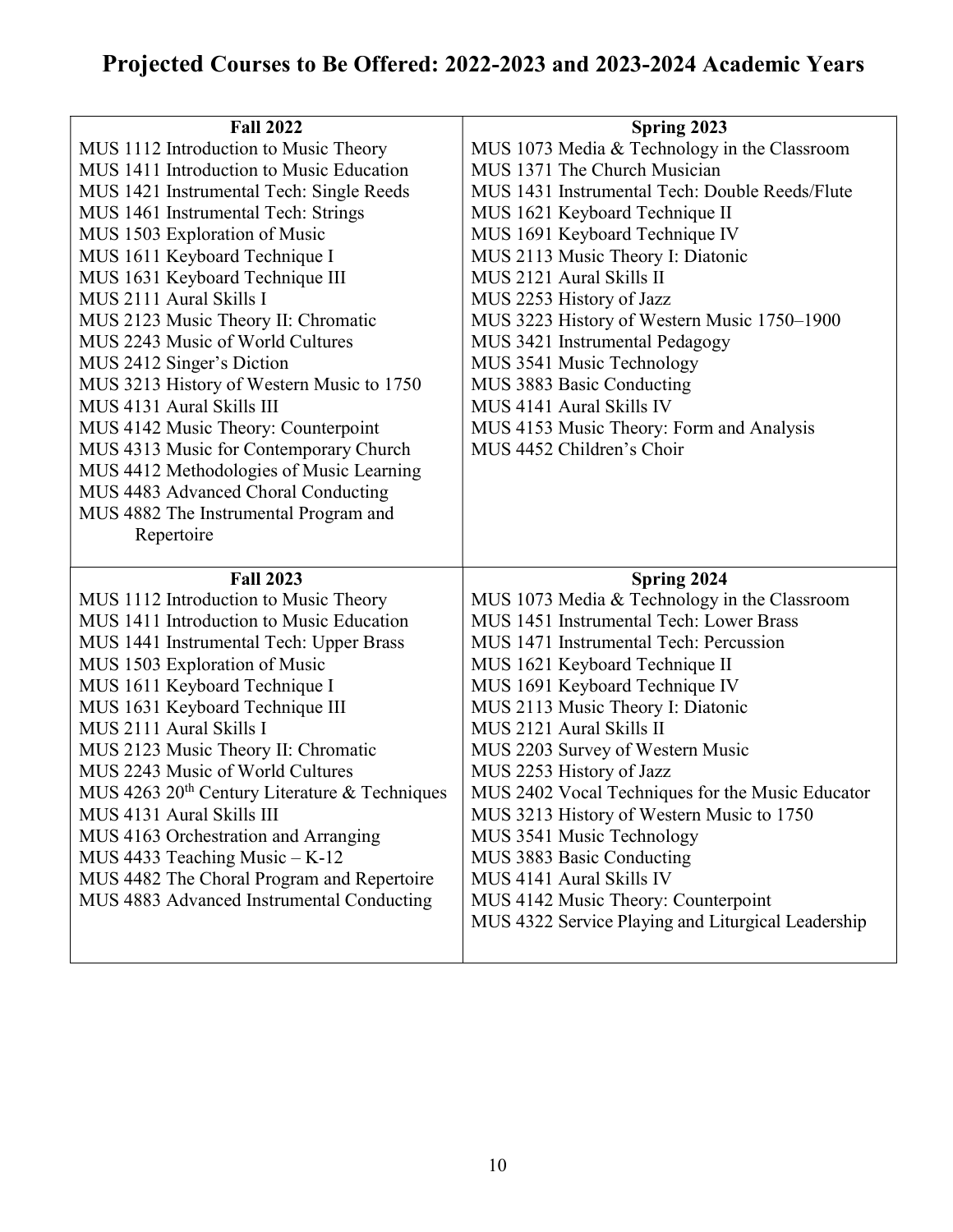# V. Facilities

Kretzmann Hall, built in 1950 with an addition in 1964, houses the music department. Kretzmann Hall is named for an outstanding family of Lutheran church workers, many of whom contributed time and abilities to the mission of Concordia University Chicago.

### Performance Facilities

A four-manual mechanical action organ (Zimmer 1980/Berghaus 2004) is found in the Chapel of Our Lord, where daily chapel services are held. Many large ensemble performances are held in the chapel. Solo performances and some ensemble performances are held in the band room, the choir room, or the chapel. Geiseman Auditorium (south gym) houses the annual Spring Music Festival and occasionally other performances.

#### Rehearsal Rooms

Most rehearsals are held in either the band room (KM 230) or the choir room (KM 225). Please check your ensemble listing for the room assignment.

### Teaching Studios

Various studios are listed below. Please check with your applied teacher for specific studio assignments. Every effort is made to keep the same studio assignment for each student throughout the semester.

| Piano studio:       | This is the main teaching studio for college-level students. It has two  |
|---------------------|--------------------------------------------------------------------------|
| KM 214              | pianos, one of which is a seven-foot Steinway grand. Intermediate and    |
|                     | advanced students with special permission may use this studio space for  |
|                     | practice when it is vacant.                                              |
| Piano studios:      | Each of these studios has two pianos, at least one of which is a studio  |
| KM 320, 322,        | grand piano. These studios are used primarily for Preparatory and        |
| 323                 | Community Piano Program, but other faculty may use these studios as      |
|                     | teaching space. Intermediate and advanced students with special          |
|                     | permission may use these studios for practice when they are vacant.      |
|                     | Please check with your instructor as to studio assignment. Intermediate  |
|                     | and advanced students may reserve a key for a studio. Please see the     |
|                     | music office for details.                                                |
| Organ studios:      | Organ studios serve also as the practice rooms for organ. Lessons are    |
| KM 221, 222, 224    | taught in the chapel, on the organ in the choir room, or in the studios. |
|                     | The organ in the choir room is available for practice when the room is   |
|                     | open.                                                                    |
| Voice studios:      | Each of these studios is equipped with a piano. Because of the large     |
| KM 122, and other   | number of students in the voice program, occasionally a piano studio is  |
| rooms               | used for lessons.                                                        |
| <b>Instrumental</b> | Some of these studios have pianos and some do not. Please check with     |
| studios: KM 120,    | your instructor as to assignment.                                        |
| 123, 129, 131, 324  |                                                                          |
| Percussion studio:  | This studio is available to percussion students and designated Wind      |
| <b>KM 208</b>       | Symphony members for lessons and practice.                               |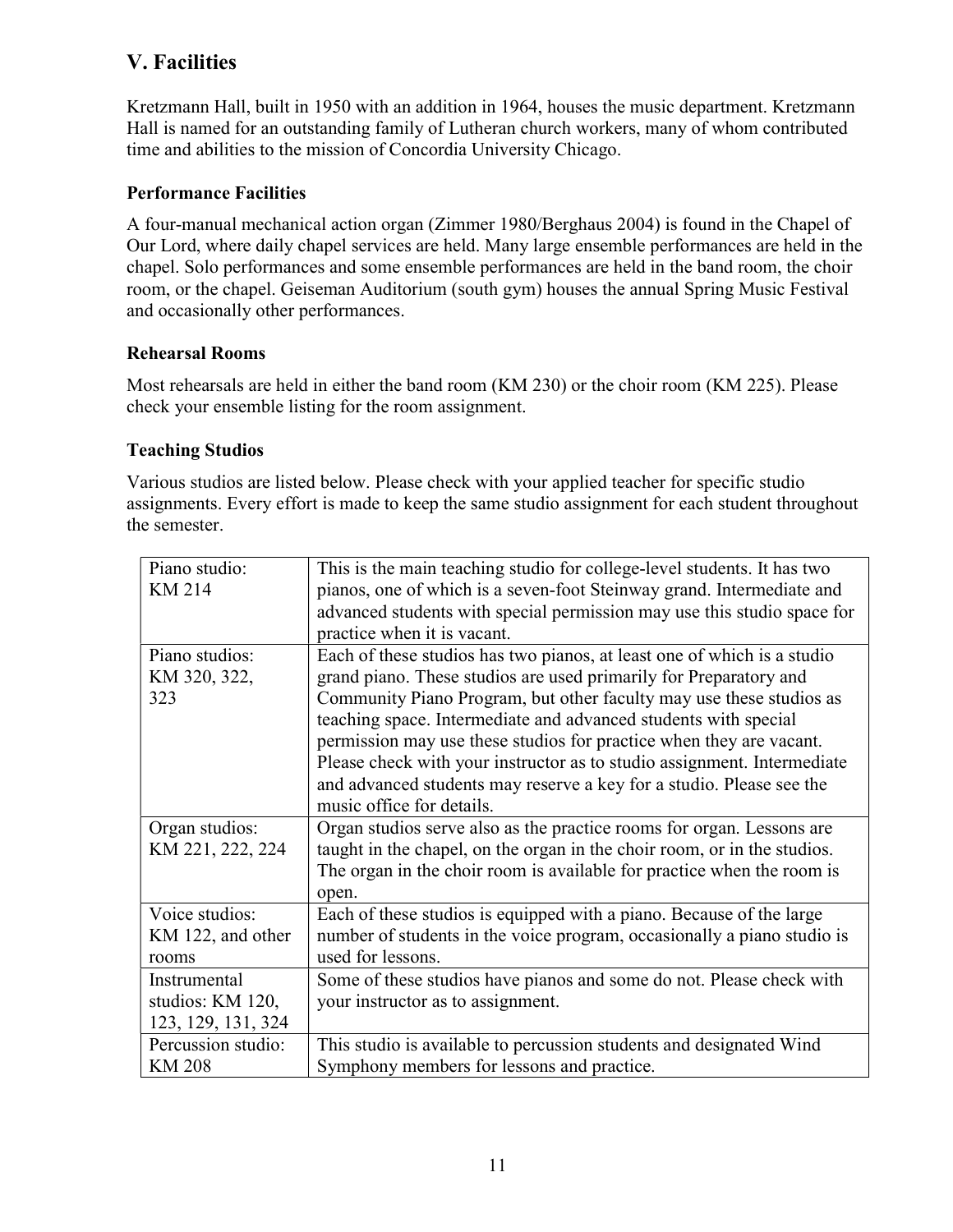#### Student Lounge

A student lounge is located at the south end of Kretzmann Hall. We ask that students help to maintain the cleanliness and orderliness of the room.

### Practice Facilities

During the summer of 2012, seven Wenger soundproof practice rooms were installed on the second floor of the practice room wing. Additional improvements included new floor tile, drop ceilings, paint, blinds and radiator covers. Smaller improvements were also made on the first level.

During COVID-19, practice rooms are assigned to individual students. Students are issued keys for the locked practice rooms. Tuning and maintenance problems are to be reported to the music office.

- Piano practice rooms— KM 113/114, 115/166, 117, 131/132, 311, 313, 315, 317
- Piano studios with grand pianos (special permission and key required)—KM 214, KM 320, KM 322, KM 323–see below
- Organ practice rooms (key required)—KM 221, 222, 224
- Chapel organ (permission required)
- Instrumental and voice practice rooms with music stand—KM 328, 330, 332
- Percussion students practice in the percussion studio (KM 208) or in the band room. KM 106 (on the choir room side of Kretzmann Hall) is available as necessary for student-owned drum sets if the student is enrolled in applied drum set or is a member of an ensemble (key required).
- Instrument locker rooms—KM 107, 118, 119, 124, 125/126, 127/128

# Piano Studio Usage Policy

Intermediate and advanced students may practice in the teaching studios according to the following regulations:

- 1. Usage is limited to piano students at the 3000 level OR those who are taking piano as their primary instrument, by permission of the instructor. No other students may use the rooms.
- 2. Studios are available only when not being used for teaching. Make-up lessons and other impromptu usage by any faculty member takes precedence over student practice (even if the student has signed it out).
- 3. Each student will be assigned a key for one studio (please come to the music office: \$10 deposit required). In addition, a key for each studio will be available at switchboard for signout (a list of students will be given to campus security).
- 4. Students may sign out times on the schedule posted on the door of each studio. Each student is allowed up to four hours per week in the three studios combined.
- 5. Students are encouraged to use the studios for individual practice or for rehearsals with a vocal or an instrumental soloist, but not for activities such as working on class assignments.
- 6. Current rules of practice rooms (no food, drink) will be strictly enforced.
- 7. Any violations of practice room etiquette may result in the forfeiture of the key and privileges to the studios.

## Other Room Numbers

Symphony of OPRF—KM 112 Storage—KM 109, 110, 121 Waiting room—KM 325

Band library—KM 102, 108, 307 Choral library—KM 101, 215, 217, 223 Choral robes—KM 308 Adjunct faculty mail room—KM 309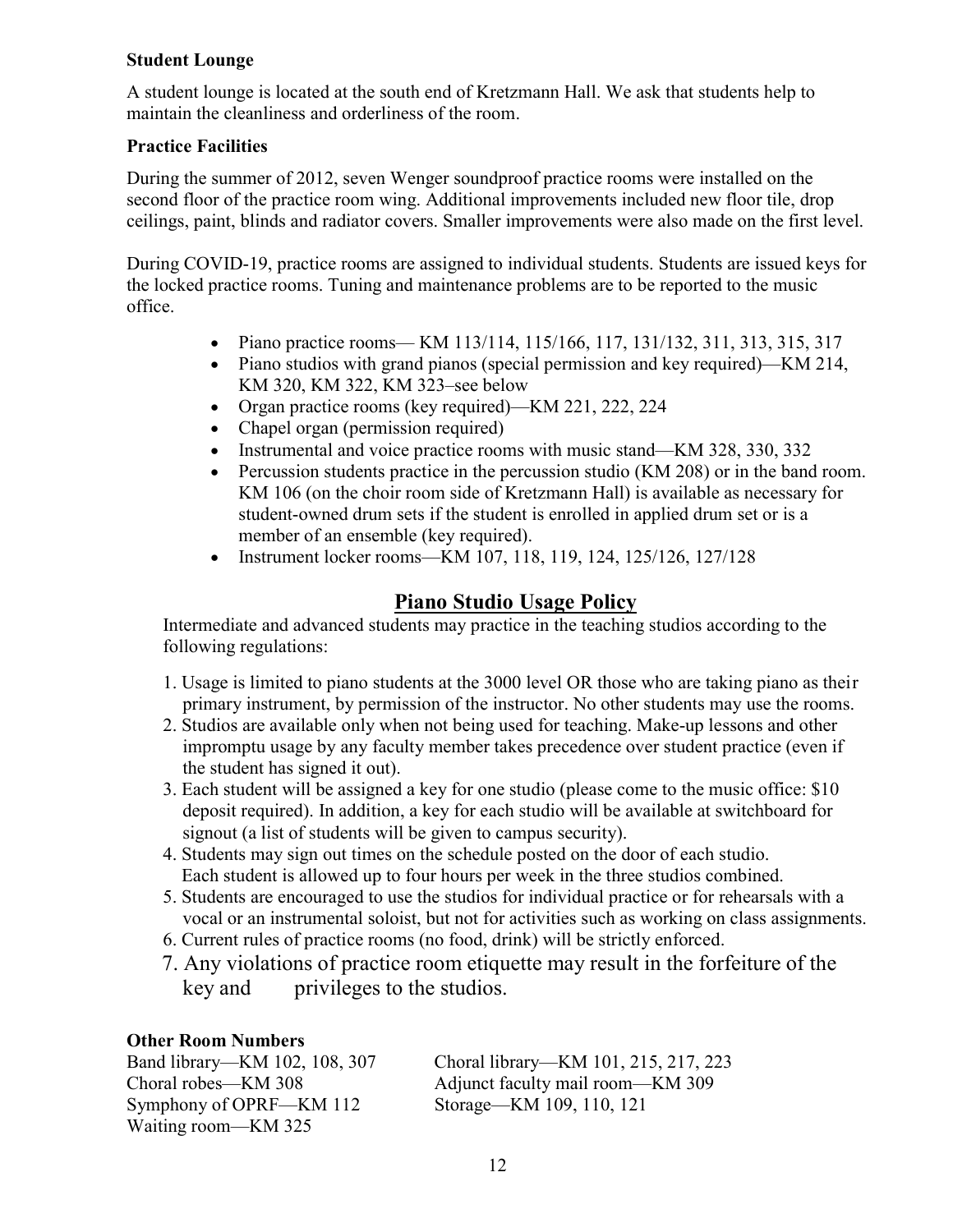#### Facilities to Support Music Study

# • Klinck Memorial Library

The music collection is located on the second floor of the library. Music books and scores are catalogued under the Library of Congress call number classification letter "M". Call numbers for music related materials can be found by using the online catalog located on the library homepage https://www.cuchicago.edu/academics/academic-resources/library/

The library catalogue also allows access to I-Share, which is the holdings for other Academic Universities in Illinois. I-Share offers patrons on opportunity to requests items directly through the catalog and have them delivered to Concordia.

Sound recordings, headphones and LP recordings are available by asking at the main circulation desk. The University collection of sound recordings consists primarily of commercial CDs and LPs.

An important part of the library is the historic collection of hymnals found in the Center for Church Music. Please contact the library director or the music department to schedule an appointment.

A Concordia ID is required to check out library materials. DVD's, CD's and headphones are in-house use only for 2 hours.

Available music databases are Oxford Music Online, Naxos Music Library, Journal of Music Theory, Journal of the American Musicological Society and Classical Music in Video. All music databases can be found on the library website at this link (https://www.cuchicago.edu/academics/academic-resources/library/databases/) and by clicking on Arts and Humanities. For off-campus access, you will need to log-in using your CUC username and password.

An orientation to music resources in the library will be scheduled during the first two weeks of the fall semester for all new students.

# Martha Gast Memorial Music Computer Lab

Located in KM 201, this laboratory contains ten PC and midi-keyboard workstations to help students in theory, composition, jazz improvisation, marching band drill design and other computer-aided activities. Available software includes the following: Finale notation software, Sibelius, Band-in-a-Box, Auralia, Musica Practica, and other software, including sequencing software.

The music computer lab is open Monday–Thursday from 8:00 a.m. to 10:00 p.m. and Friday from 8:00 a.m. to 5:00 p.m. when classes are in session. To gain access on Saturdays and Sundays, sign in and leave your Concordia ID at the switchboard. Hours vary during finals week and during University breaks. Questions or requests for further information should be addressed to the music office. No food or drink is permitted in this room.

The music computer lab is designated for music projects and courses, but students may use it to check e-mail or other computer work as space allows.

## Keys

Keys for the organ rooms or any other special practice rooms are available in the music office (KM 251). Students are expected to bring a \$10 deposit for each key. Keys are to be returned at the end of the semester of study or at the end of the year, if the student continues study throughout the year. Failure to return keys at the end of the semester will result in the forfeiture of the deposit.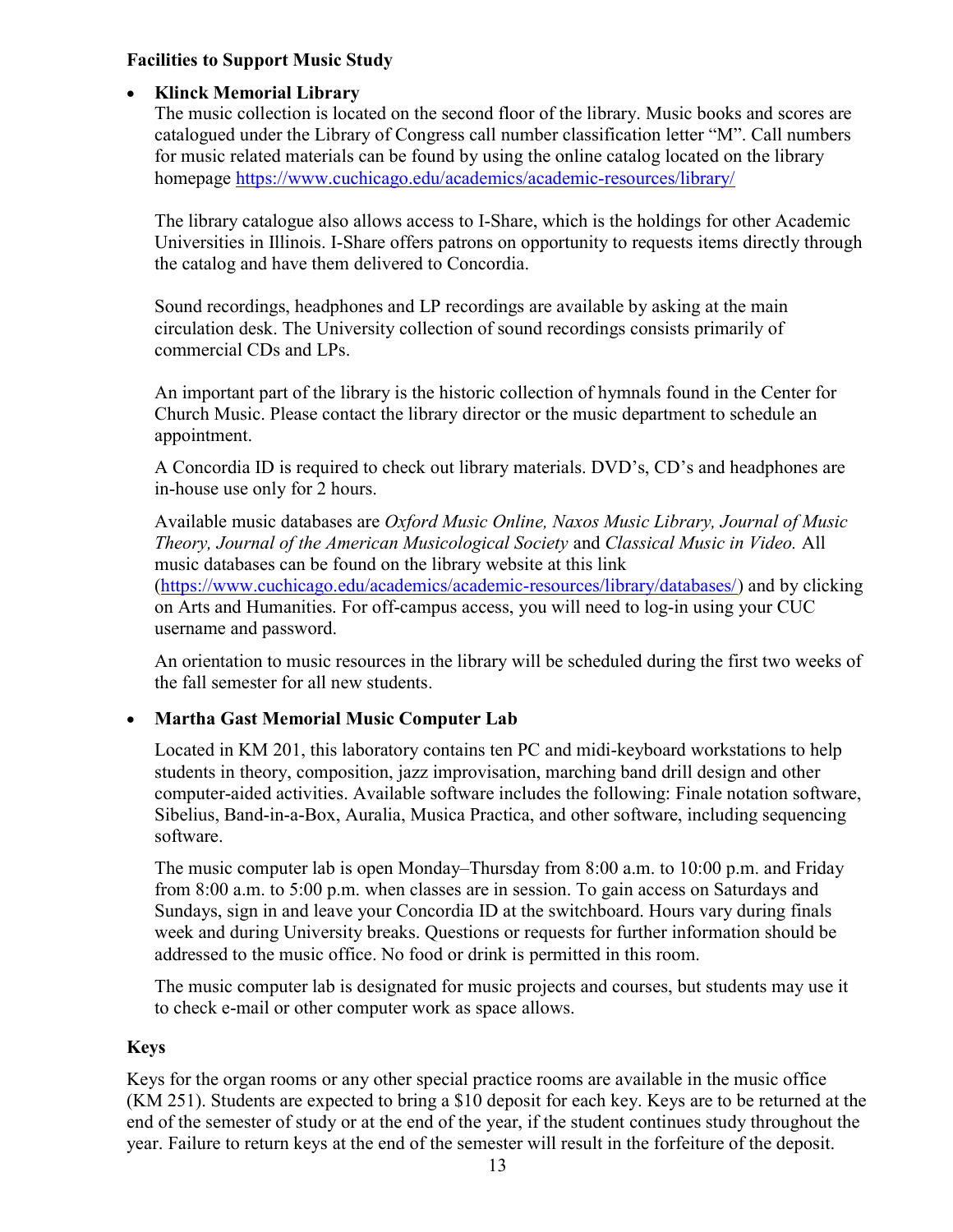Keys for the chapel organ and the chapel piano are available for single use sign-out in the music office and at the campus switchboard.

- At no time are the windows in any practice room door to be covered.
- Food and drink are not permitted in the practice rooms.

#### **Lockers**

Student lockers for storing music and books are available in a room at the south end of Kretzmann Hall. Please go to the music office for a selection of available lockers. Keys are available in the music office for a deposit of \$10 each. A locker may be retained into summer for those students with prior permission who demonstrate a valid reason. Please contact the music office if you wish to keep your key for the summer.

Larger lockers for instruments are available through the band office, and are located throughout the practice corridors.

#### Room Reservations

Reservations for halls and rooms for concerts, rehearsals, meetings, receptions, etc., are to be made through the music department administrative assistant, KM 255 (708.209.3062). For public events, refer to the director of campus events at Koehneke Community Center (708.209.3091).

#### Building Hours

Hours are posted in the lobby outside the band and choral rooms. The building closes at 11:00 p.m. every day classes are in session. Students in the building at the time of closing may stay an additional two hours.

#### Smoking Policy

All buildings on the campus of Concordia University Chicago are smoke-free. In addition, there is to be no smoking outside within 15 feet of any entrance or window.

#### Campus Telephones

A campus telephone is located across from KM 269 in the north section of Kretzmann Hall.

#### Photocopying

Students may use their IDs to print and copy at various machines throughout campus. If you wish to use the Kretzmann machine in KM 251, please check with Laura in KM 255.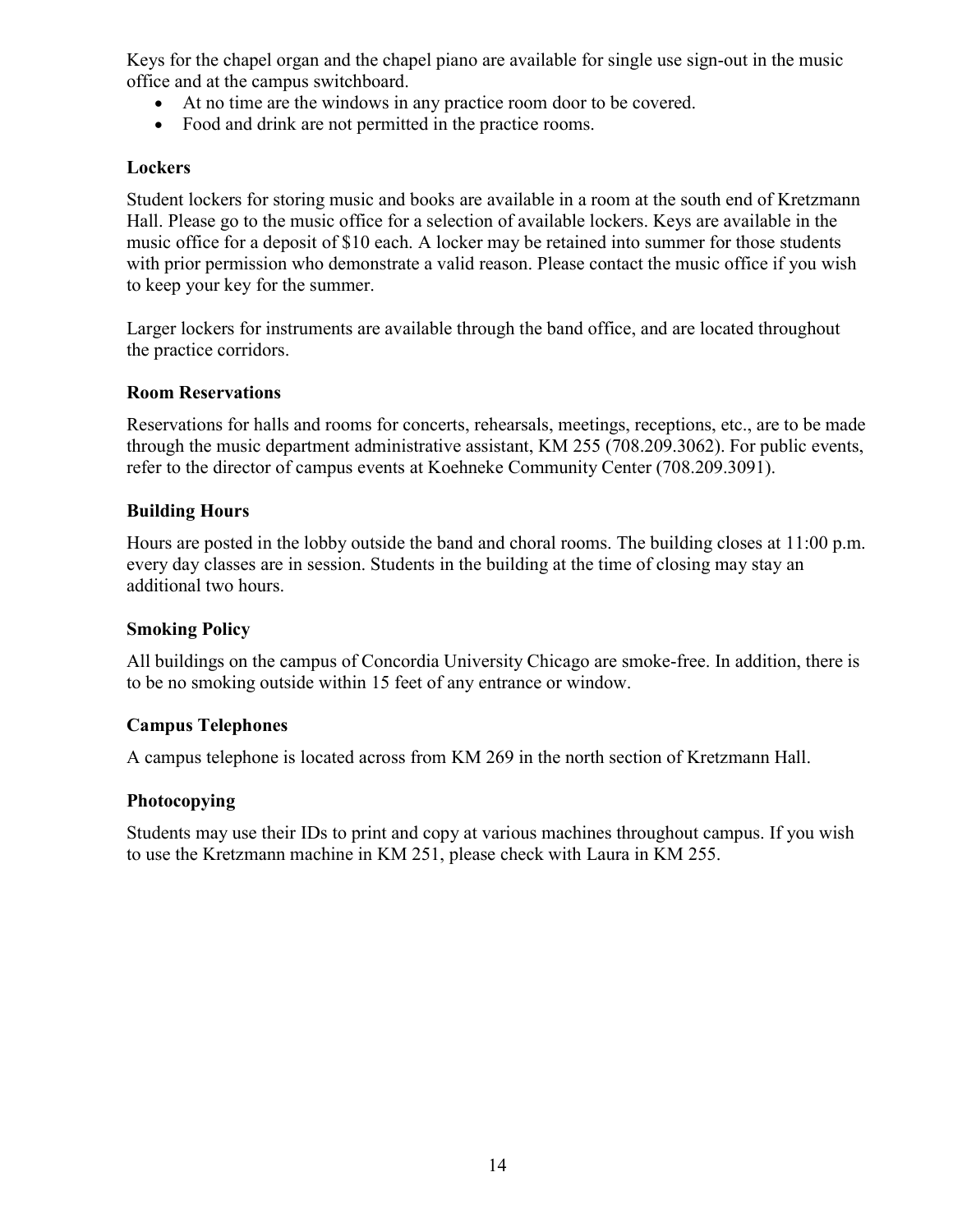# VI. Academic Information

# Academic Advising

For their first year, students are assigned an advisor through the Office of Academic Advising. For their sophomore through senior years, students will be assigned a departmental faculty advisor. Students may request a particular faculty member, but the final assignment rests with the department chair. Throughout the process, the Office of Academic Advising and faculty advisers guide students in their program selection. Ultimately, the student alone is held responsible for the selection of the proper courses in the proper sequence to fit the selected degree program as indicated in the University catalog.

In general, most of the freshman- and sophomore-level courses, such as music theory, aural skills, music history and basic conducting, are offered every year. Upper-level courses, including methods courses, vocal and instrumental techniques courses, and many of the church music courses, are offered every other year or every three semesters. You may consult the sequence of projected course offerings printed in this handbook, or you may consult with your advisor.

## Attendance

Students are expected to attend all classes for which they are registered. Attendance policies may vary with the instructor. It is the responsibility of the student to learn and abide by each instructor's policy. Students should always notify instructors regarding their absences. Missing applied lessons is serious because it wastes valuable instructor time and may result, first, in the student's forfeiture of the lesson time and, second, if two or more lessons are missed, the lowering of the final grade by one letter.

### University Excused Absences

Absences from classes, ensembles, and lessons caused by participation in University-related functions should be counted as excused absences by the instructor. Homework or tests missed during those absences should be made up at the convenience of the instructor.

## Drop-Add Policy

The university policy for the withdrawal and addition of courses applies to all music courses, including applied music. Students are cautioned that tuition refunds, for example, follow the university policy, even if the student does not attend the lesson or class.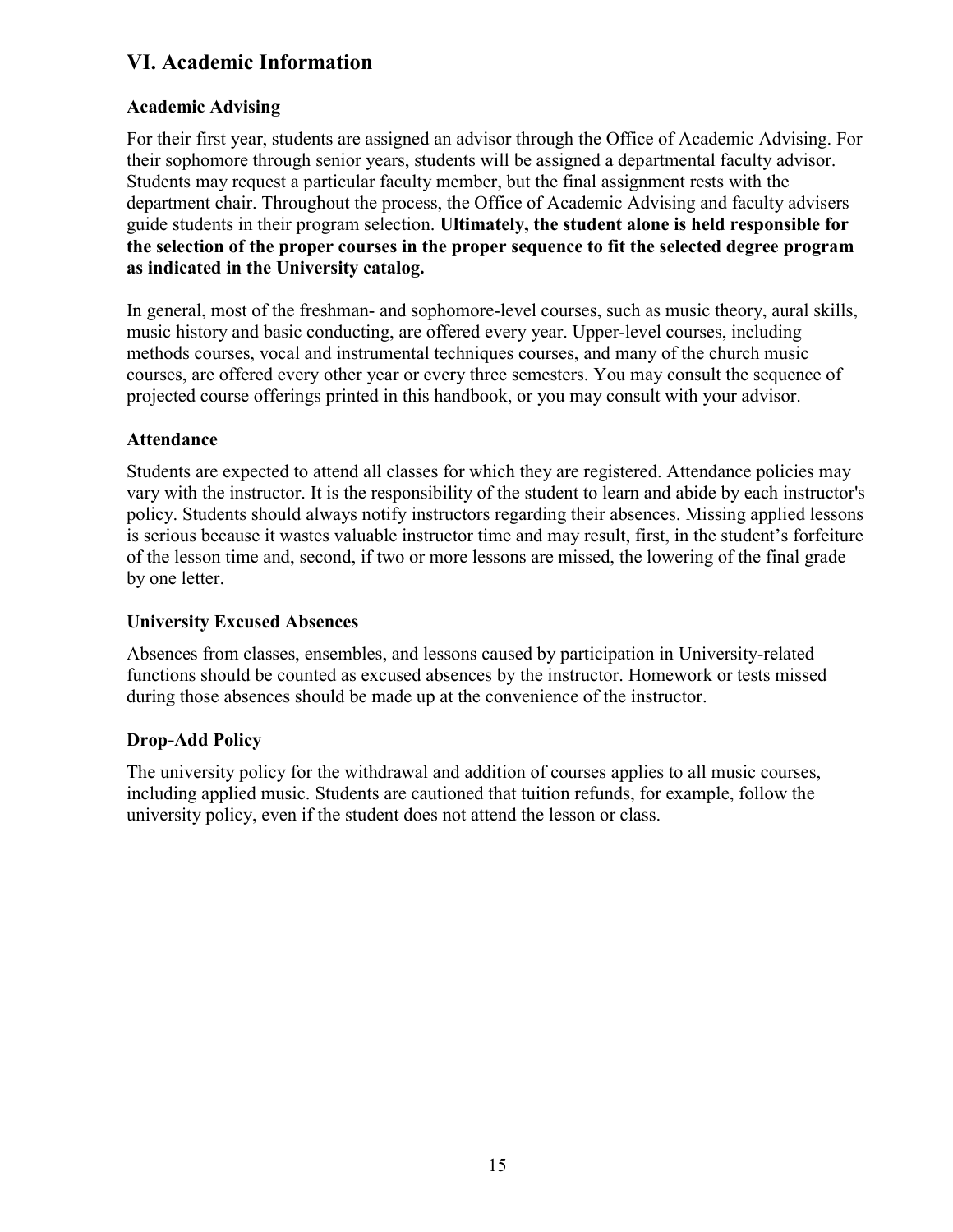#### Mid-term Low Grade Report

Low grade reports are requested by the Office of Academic Advising for all students performing below C work. Students who receive these warnings are advised to contact instructors to see how they may improve. Many of the core music courses have a requirement of a grade of C or higher in the preceding course (music theory and history). Students in the BME program must have a 3.0 (grade of B) in the major and other specific GPA requirements. (Please refer to specific requirements for the College of Education.) All education students must receive at least a C– or higher in courses counted toward the college of education programs (please check the College of Education handbook for the exact requirements).

#### End-of-Year Review

Toward the middle of each spring term, the music faculty will conduct, as deemed necessary, an evaluation of student progress, based upon such items as course grades, jury reports, attendance in coursework, ensemble participation, applied lessons, and input from performance faculty and all full-time faculty. Music majors may be asked to evaluate their own progress toward meeting their goals and the requirements of the music programs. Short meetings may be scheduled with two faculty members to discuss student progress, assess weaknesses, and to determine goals for the coming year.

In addition, students in education programs have an extensive set of in-progress checkpoints to meet. This process is given in its entirety in the undergraduate bulletin.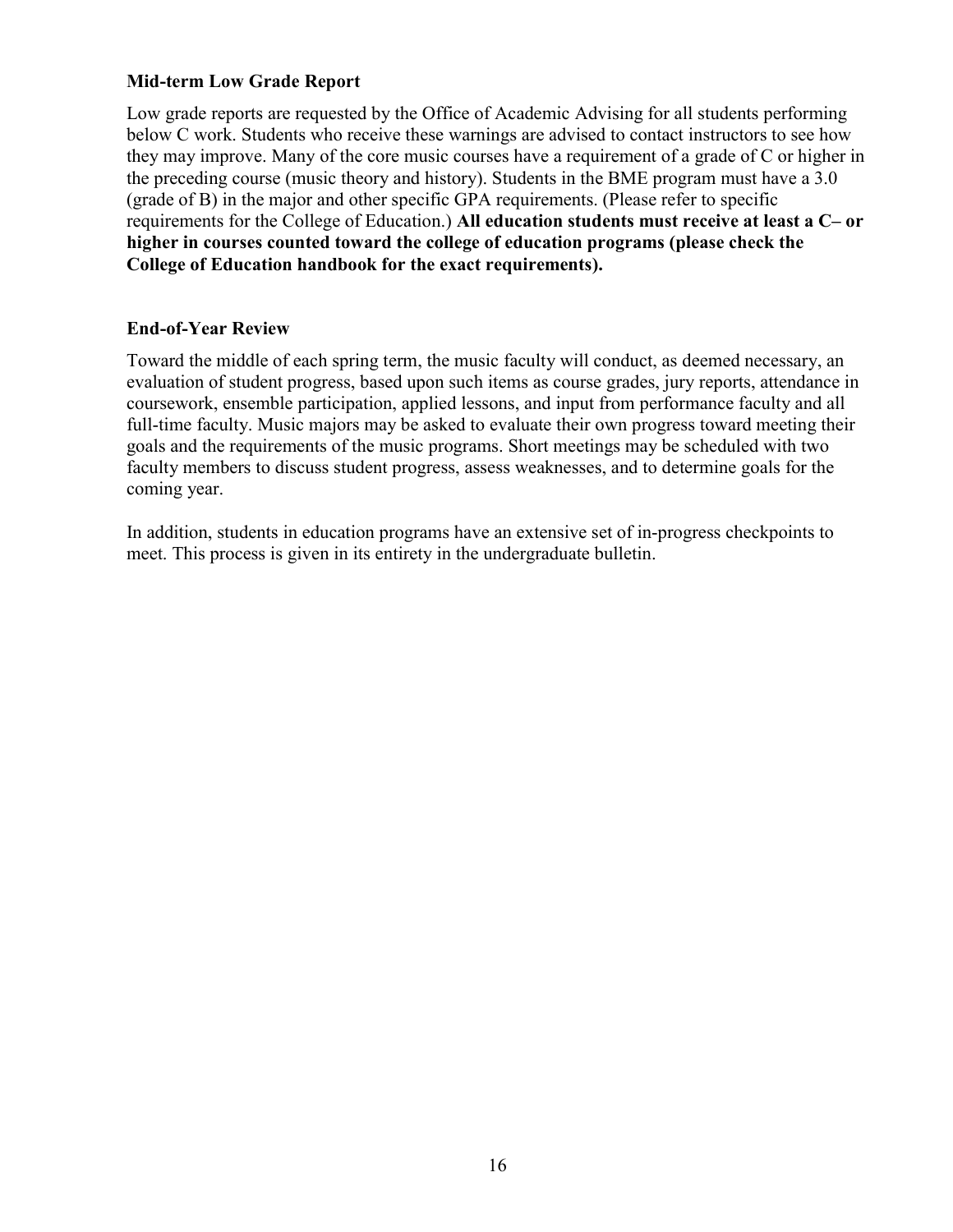# VII. Applied Music Study

## Availability

Private applied music lessons are made available on a first priority basis to music major/minors and then to non-music students if space is available on the applied teacher's schedule. The music department of Concordia University has made a firm commitment to offer applied lessons to all interested Concordia students as much as possible.

## **Credit**

Students receive one semester hour of credit for a 50-minute lesson. The 50-minute lesson is required of all majors, together with the co-requisite of MUS 3501 Convocation, which meets on Thursdays at 11:30 a.m. Additionally, 25-minute lessons are offered to non-majors and majors pursuing a secondary performance area for 0.0 or 0.5 semester hours of credit. By recommendation of the instructor to the department chair, non-majors may register for a full 1.0 credit hour lesson. However, students are expected to achieve within the parameters of such study and will be required to meet performance requirements in MUS 3501 Convocation. In exceptional cases, students may register for an additional lesson on the same instrument.

## Practice

For a 0.0 or 0.5 credit hour lesson, there is the expectation of 45 minutes to one hour of practice per day. For a 1.0 credit lesson, there is the expectation of at least one and a half hours of practice per day. For voice study, because of the nature of the human voice, the time expectations are a half hour per day for beginning students; extra time will be required for memorization. More advanced students will obviously be expected to spend more time practicing. Please consult with your instructor for more specific guidelines.

Each applied music course may be repeated for credit. Please see your instructor for a list of repertoire, as available.

Additional information may be obtained in the offices of each applied music area coordinator.

Piano: Kuang-Hao Huang, kuang\_hao.huang@cuchicago.edu Voice: Christopher Lorimer, cmltenor@yahoo.com Instrumental: Richard Fischer, KM 265, 708.209.3070, richard.fischer@cuchicago.edu Organ and harpsichord: Steven Wente, KM 253, 708.209.3069, steven.wente@cuchicago.edu Composition: Jonathan Stahlke, KM 257, 708.209.3496, jonathan.stahlke@cuchicago.edu

## Applied Music Levels

There are three applied levels: Applied Music (2000), intended for non-majors or majors on a secondary instrument; Applied Music for Majors I (3000), and Applied Music for Majors II (4000). The music applied number consists of the prefix MUSA and four digits, the first of which indicates the level and the middle two of which indicate the instrument. Individual levels vary with the instrument. At the end of term jury, the music major students will be assigned either to continue at the same level or to move up to the next level. It is expected that music majors will advance to the 4000 level in their primary instrument at least by the beginning of the junior year.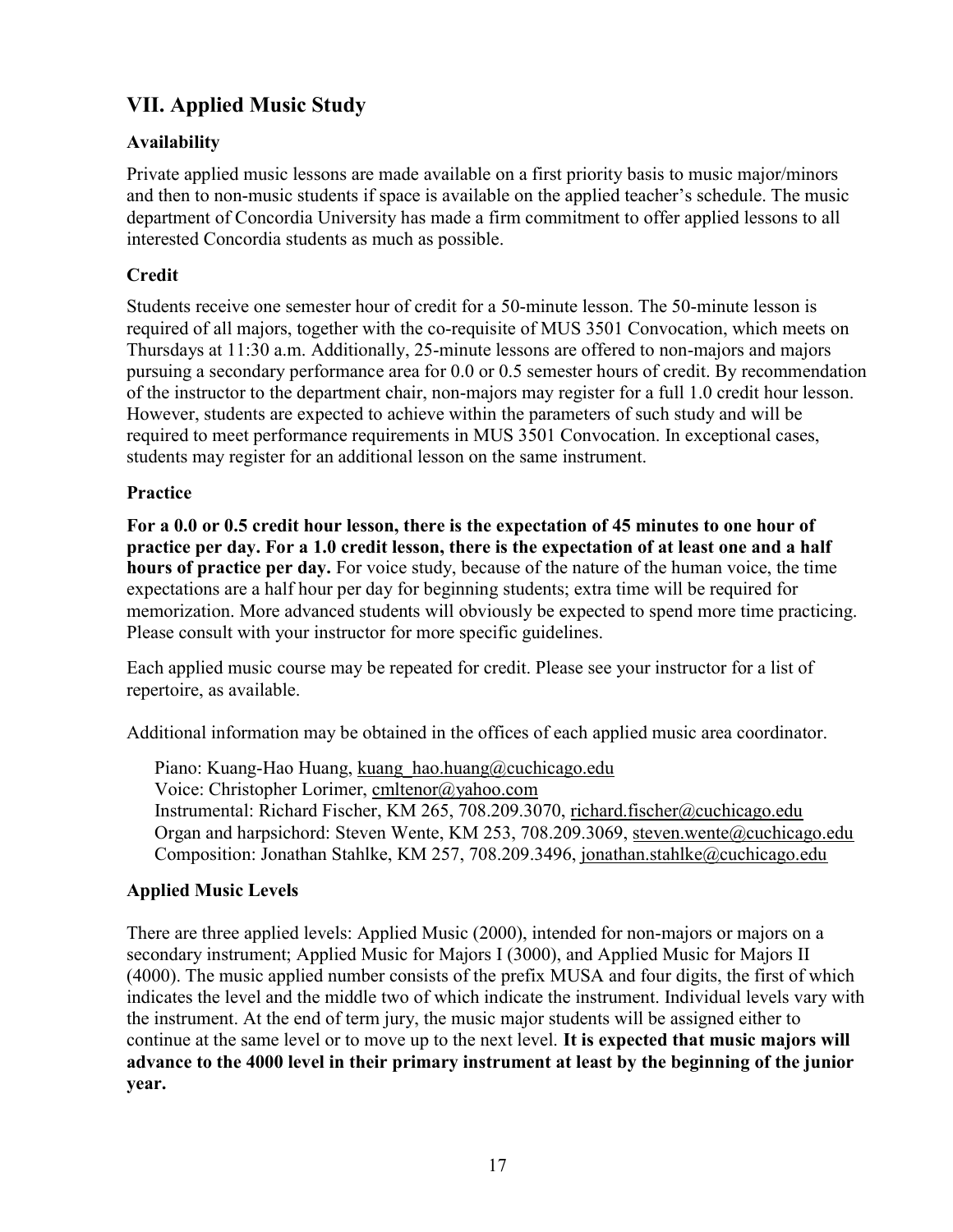#### Class Instruction

Group instruction in piano is available for both music and non-music students with little or no background. Group instruction carries one hour of credit with two class meetings per week. Music majors (BME and BA) should register for MUS 1611, 1621, 1631, and 1691 Keyboard Technique I, II, III, and IV. These courses help prepare the student for the piano proficiency test.

In addition, interested non-majors may take the MUS 1421-1471 Instrumental Techniques courses if there is space and/or instruments available.

#### Fees

Because of the one-on-one nature of applied study, there is a charge for all students enrolled in applied music study for each semester. The current fee is \$270 for each registration. The fee does not pertain to the Keyboard Technique courses.

#### Attendance

Students are expected to attend all private music lessons, classes and rehearsals for which they are registered, to learn each instructor's policy regarding attendance, and to abide by that policy. Instructors should always be notified in advance in all cases of absence. It is the student's responsibility to contact the instructor, either by signing up on the instructor's lesson sheet (posted on the bulletin board by the choir room), or by calling the instructor to leave contact information (phone and e-mail). All lessons are to begin in the first week of classes. If this has not happened by the end of the first week, the student should contact the music office immediately.

#### Juries

At the end of each fall and spring semester, performance examinations are held in every applied area. All students, majors and non-majors alike, taking private applied lessons for credit must perform before representatives of the performance faculty in their applied area. Repertory requirements vary for the number of credit hours taken and the applied area of study. There are no scheduled juries during summer sessions, though instructors will endeavor to schedule jury meetings for their students. Students are encouraged to inquire about jury requirements from their instructor well in advance. Juries for each semester are scheduled usually held during exam week.

Special juries for music majors include the leveling up jury and the recital preparation jury.

The leveling up jury is taken when a student is ready to move from 3000 level Applied Music for Majors I to 4000 level Applied Music for Majors II. The jury will be up to 20 minutes and should include twice as much music as the regular jury, plus additional scales for instrumentalists.

The recital preparation jury is required the semester before the intended senior recital and should consist of 15-20 minutes of music from the recital program.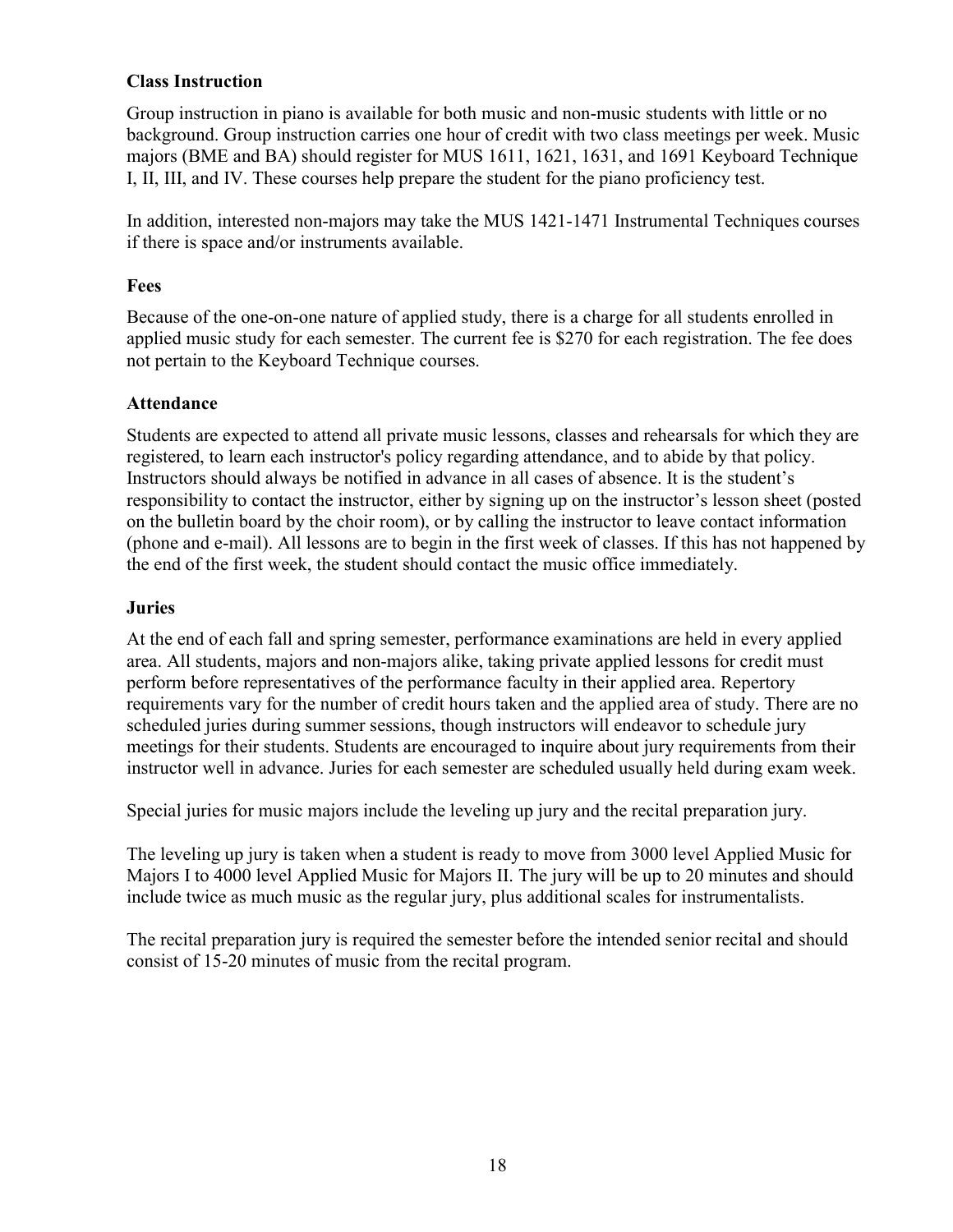# VIII. Performance Opportunities

MUS 3501 Convocation provides the primary venue for student performance, allowing for solo and chamber performance experiences. Students may perform solos in end-of-term departmental or honors recitals by audition. Students have the opportunity to perform in a chamber concert each term as directed by the instructor and for other events as the opportunity arises. In addition, the main ensembles at Concordia present at least one concert per semester.

Senior or other special recitals are decided upon in consultation with the appropriate applied teacher and must receive approval both from the department and from the recital audition committee. Students are referred to the Recital Preparation Guide and the Undergraduate Recital Policy, both available in this handbook and in the music office.

#### Performance Competitions

There are two student performance competitions. Dates and pertinent information are published annually. Students must obtain the approval of their applied music teacher before auditioning.

#### Departmental/Honors Recitals

Two departmental recitals are held each semester. The purpose of the recitals is to provide students who have excelled in their performance area during the semester with the opportunity to perform for peers and faculty. Auditions for the departmental recitals are judged by a jury of three faculty members. One of the departmental recitals is designated the honors recital, and includes those performances which have been deemed by the committee to be the most proficient. (A non-competitive senior recognition recital is held in May in conjunction with the commencement activities.)

Music major students are expected to audition for departmental/honors recitals each semester, with the exception of the first semester. Being regularly prepared to audition and perform is an important part of musical growth and helps to prepare the student for performing the senior recital.

#### • Solo/Concerto Competition

Any student taking applied lessons with a faculty member may audition before an independent jury with a movement of a concerto or comparable vocal work to be featured as a soloist on the Chamber Orchestra concert in the spring semester. Further information, policies and applications are available from the Chamber Orchestra director.

#### Student Performance—Off-campus

Students are encouraged to perform off-campus to further their professional experience and should obtain the consent of their applied music teacher prior to the scheduled performance. Students must abide by their teacher's recommendation and maintain a satisfactory grade-point average. Students represent Concordia University Chicago and are expected to handle their dealings with constituents and their off-campus performances in a professional manner. Conversely, individuals and groups desiring the services of Concordia students are encouraged to treat the students as professionals as well.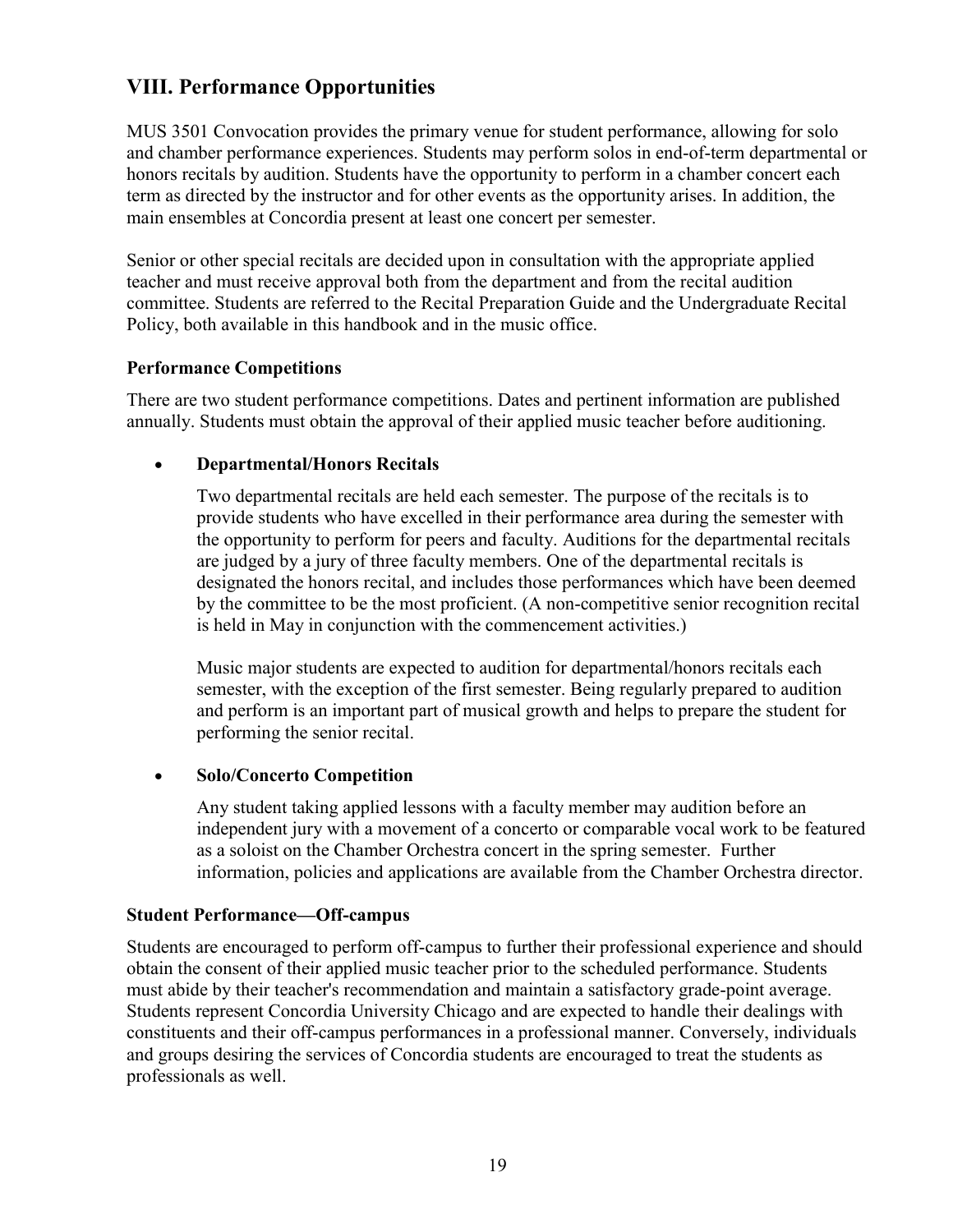# IX. Concordia University Ensembles

All Concordia University Chicago students are welcome and encouraged to join ensembles appropriate to their interests and musical background. All ensembles receive credit, but only certain ensembles count toward music degree requirements as indicated by the ♫ symbol.

#### Vocal

Kapelle (TR 4:00-5:45 p.m.; W 4:00-5:00 p.m.) ♫ Charles Brown A select choir performing sacred and secular repertoire for the Services of Lessons and Carols, public concerts, fall and spring tours, and frequent local runouts to area churches. International tour every four years. By voice placement hearing.

Schola Cantorum (MWF 11:30 a.m.-12:30 p.m.) ♪ Maurice Boyer A choir performing short sacred works for chapel services, the Service of Lessons and Carols performances, and the Spring Music Festival. Limited local runouts. By voice placement hearing.

Laudate (T 7:30-9:00 p.m.) Maurice Boyer

A small women's choir performing advanced repertoire for chapel services, the Services of Lessons and Carols, local runouts to area churches, and other occasional concerts. By voice placement hearing.

Männerchor (T 9:00-10:40 p.m.) Charles Brown

A small men's choir performing advanced repertoire for chapel services, the Services of Lessons and Carols, local runouts to area churches, and other occasional concerts. By voice placement hearing.

#### **Instrumental**

Wind Symphony (TR 4:00-5:45 p.m., W 4:00-5:00 p.m.) ♪ Richard Fischer

A large instrumental ensemble performing repertoire for symphonic band for public concerts, fall and spring tours, and frequent local runouts to area churches. International tour every four years. By audition.

Chamber Orchestra (MF 4:00-5:30 p.m., W 5:10-6:10 p.m.) ♪ Maurice Boyer

A small ensemble of string and wind players performing standard symphonic repertoire. Concerts in fall and spring, often in collaboration with other performing ensembles. The Chamber Orchestra sponsors the solo/concerto competition each year. Occasional runouts. By audition.

University Band (R 7:45-9:30 p.m.) Richard Fischer

A large instrumental ensemble performing repertoire for symphonic band for public concerts. Members include University students and members from the community.

Jazz Band (M 5:30-6:50 p.m.) Jon Rarick

A small ensemble of wind, brass, keyboard, bass, and percussion players performing swing and jazz repertoire from the 1950s to the present. Public concerts. By audition.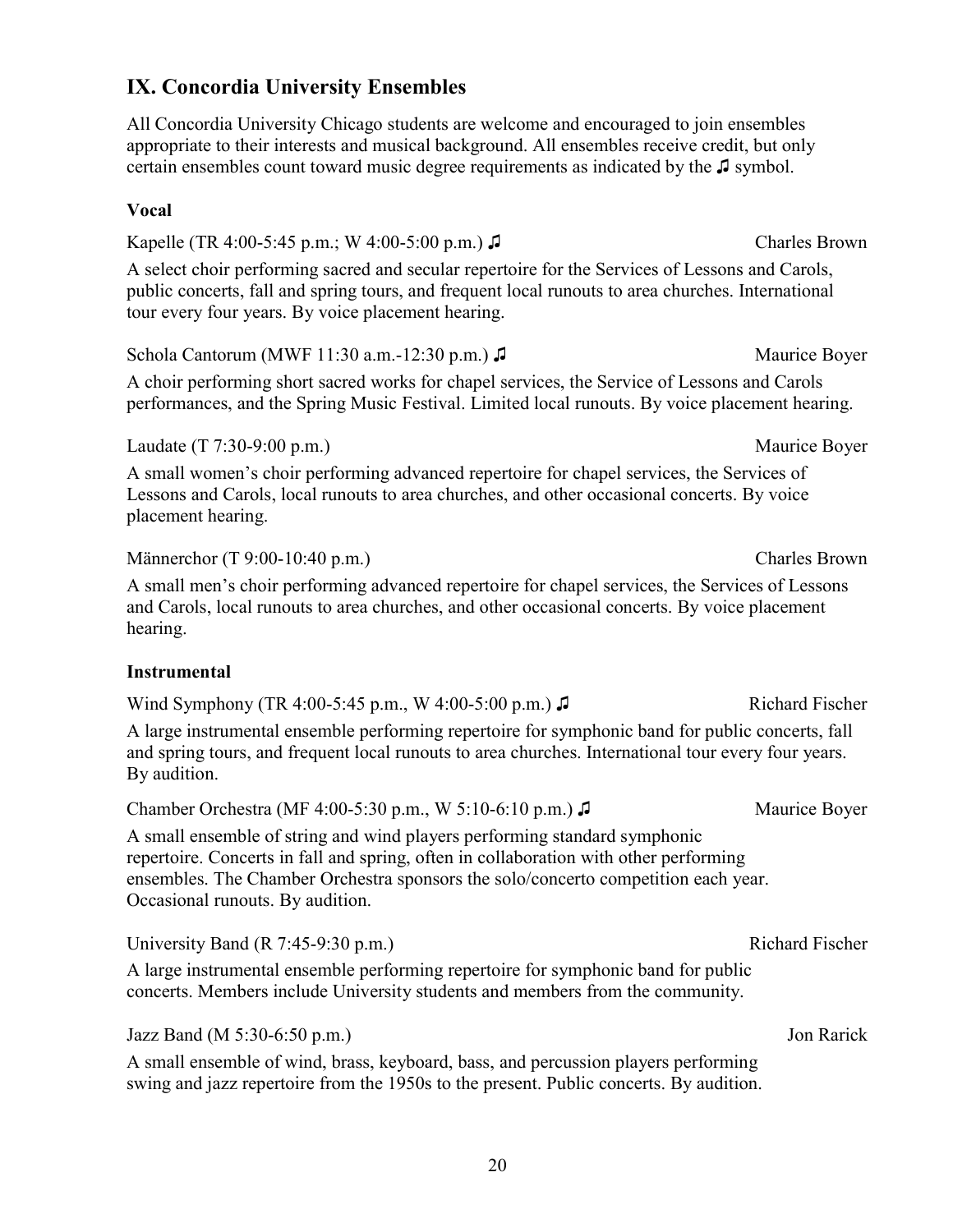Cougar Band (Rehearsal time varies) TBD

A small, student-led ensemble of wind, brass, and percussion players. Performs at athletic events.

Handbell Ensemble (T 6:00-7:00 p.m.) Jonathan Kohrs

Performing repertoire for 3- to 5-octave handbells, the Handbell Ensemble plays for the Service of Lessons and Carols, Spring Music Festival and chapel services. Previous experience expected but not required.

# X. Scholarships

## For Incoming Students

Freshman and transfer students may receive an incoming student scholarship. These awards are determined by a faculty audition committee in consultation with the Office of Financial Planning conducted in February and announced in March of the year preceding the intended year of enrollment. These music scholarships are renewable for three additional years, dependent upon the student's continued contributions to the music department and satisfactory academic and musical progress. Specific requirements for the scholarship are listed on the scholarship application form, but almost always include membership in an ensemble or serving as a piano accompanist or chapel organist. It is understood that scholarship students will be registered for applied music in their primary performance area.

## For Returning Students

21

In addition to the renewable scholarships offered to incoming students, Concordia is fortunate to offer named, endowed scholarships through the Foundation Office. Specific amounts and requirements for each scholarship are announced in the spring semester for the following academic year. Usually the music scholarship audition occurs concurrently with the spring departmental/honors recital auditions.

Returning student scholarships can be awarded in addition to any other financial aid, including the incoming student scholarships. Application for these scholarships is made through the Office for Financial Planning. It is also expected that students receiving any music scholarship will continue to make significant contributions to the music program.